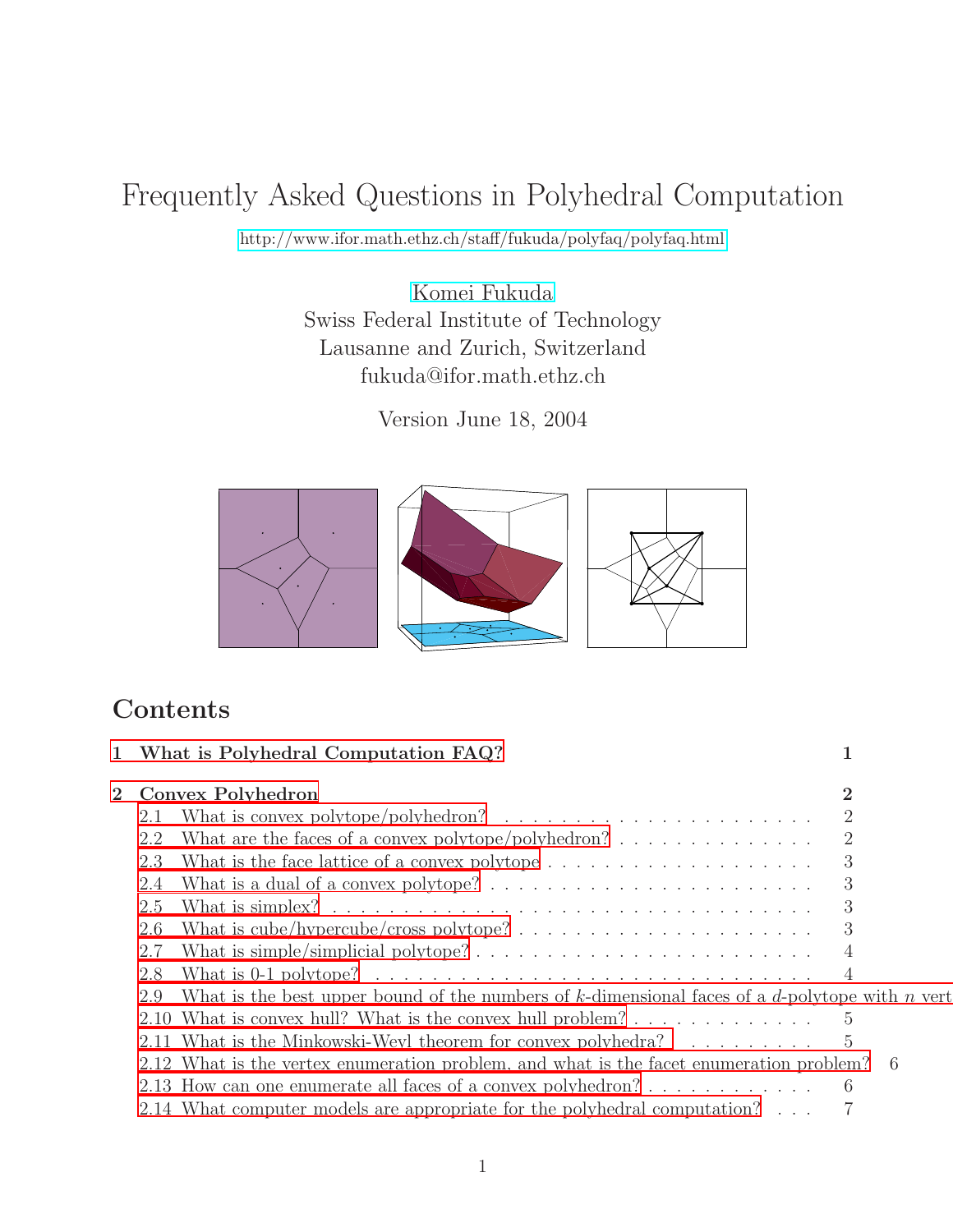|                         | 2.15 How do we measure the complexity of a convex hull algorithm? $\ldots \ldots$                          | 7   |
|-------------------------|------------------------------------------------------------------------------------------------------------|-----|
|                         | 2.16 How many facets does the average polytope with <i>n</i> vertices in $R^d$ have?                       | 8   |
|                         | 2.17 How many facets can a 0-1 polytope with <i>n</i> vertices in $R^d$ have?                              | 9   |
|                         | 2.18 How hard is it to verify that an H-polyhedron $P_H$ and a V-polyhedron $P_V$ are equal? 9             |     |
|                         | 2.19 Is there an efficient way of determining whether a given point q is in the convex hull of a given fi  |     |
|                         | 2.20 How can one remove all interior points of $conv(S)$ from S for large clouds S of points in $Rd$ ? 11  |     |
|                         | 2.21 Is there any efficient algorithm to remove redundant inequalities from a system of linear inequali    |     |
|                         | 2.22 Is there any efficient algorithm to compute the intersection of two (or $k$ ) polytopes 12            |     |
|                         | 2.23 Is there any efficient algorithm to compute the volume of a convex polytope in $\mathbb{R}^{d}$ ? 13  |     |
| 3                       | Voronoi Diagram and Delaunay Triangulation                                                                 | 13  |
|                         | What is cell complex? What is triangulation? $\ldots \ldots \ldots \ldots \ldots \ldots$<br>3.1            | 13  |
|                         | 3.2                                                                                                        | 13  |
|                         | 3.3                                                                                                        | 14  |
|                         | Computing the Delaunay complex and the Voronoi diagram. What does it mean and how to do<br>3.4             |     |
|                         | Sample session with $cdd + \ldots \ldots \ldots \ldots \ldots \ldots \ldots \ldots$<br>3.4.1               | -16 |
|                         | Is it possible to compute only the adjacencies of Voronoi cells in the Voronoi diagram efficiently?<br>3.5 |     |
|                         | Sample session with $cdd + \ldots \ldots \ldots \ldots \ldots \ldots \ldots \ldots$<br>3.5.1               | 20  |
|                         | Is it possible to compute only the edges of the Delaunay complex (triangulation)? 21<br>3.6                |     |
|                         | Is it possible to determine the Delaunay cell containing a given point efficiently? 22<br>3.7              |     |
|                         | Sample session with $cdd + \ldots \ldots \ldots \ldots \ldots \ldots \ldots \ldots$<br>3.7.1               | -23 |
|                         | What is the best upper bound of the numbers of simplices in the Delaunay triangulation? 24<br>3.8          |     |
| $\overline{\mathbf{4}}$ | <b>Linear Programming</b>                                                                                  | 24  |
|                         |                                                                                                            | 24  |
| $5\overline{)}$         | <b>Polyhedral Computation Codes</b>                                                                        | 24  |
| 6                       | Acknowledgements                                                                                           | 25  |

# <span id="page-1-0"></span>1 What is Polyhedral Computation FAQ?

This is an FAQ to answer some basic questions arising from certain geometric computation in general dimensional (mostly Euclidean) space. The main areas to be covered are the convex hull computation of a finite point set, the vertex enumeration for a convex polytope, the computation of Voronoi diagram and Delaunay triangulation, in  $R<sup>d</sup>$ . We illustrate typical solution processes with small examples and publicly available codes such as cdd+ and lrs.

It is still incomplete and perhaps contains a number of typos and mistakes at this moment, but I will try to make it as complete as possible for the primary purposes.

We do not intend to discuss techniques and algorithms specially designed for particular dimensions (e.g. 2D and 3D). For those interested primarily in geometric computation in lower dimensions (e.g. 2 and 3) should consult the comp.graphics.algorithms FAQ [\[O'R\]](#page-28-0) as well as a handbook of discrete and computational geometry [\[Ge97\]](#page-27-0).

Please note that the Polyhedral Computation FAQ is available from [\[Fuk\]](#page-27-1) in two formats, ps and html. (A pdf version will be available soon). The html version is created by latex2html,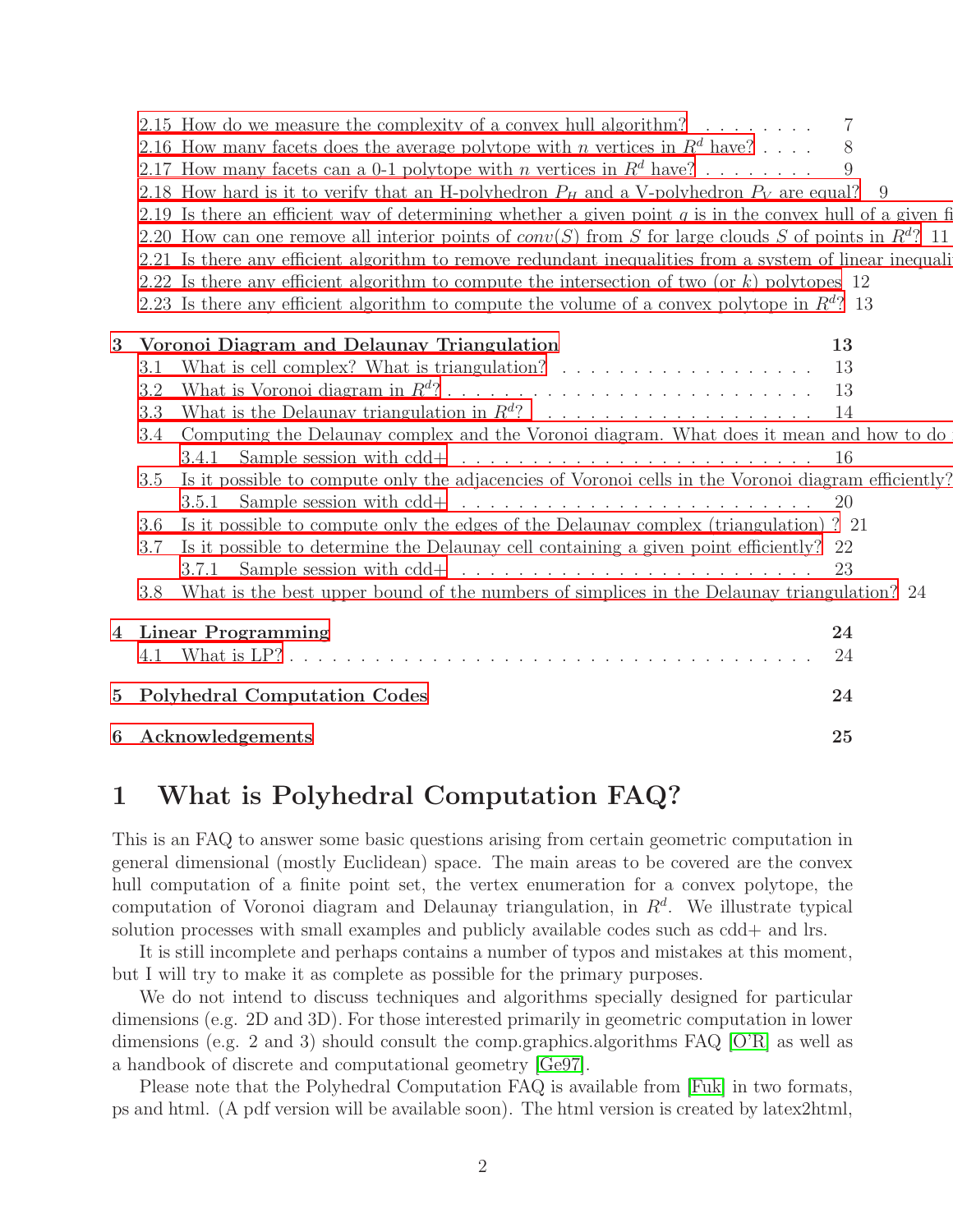and it has an advantage of having html links within the documents. Yet, one has to be aware of the fact that some conversion errors exist that give wrong equation numberings and missing figures. Please consider the ps version as the most reliable source.

To refer to this document, please use

Komei Fukuda Polyhedral computation FAQ Swiss Federal Institute of Technology Lausanne and Zurich, Switzerland fukuda@ifor.math.ethz.ch [http://www.ifor.math.ethz.ch/staff/fukuda/polyfaq/polyfaq.html.](http://www.ifor.math.ethz.ch/staff/fukuda/polyfaq/polyfaq.html)

<span id="page-2-0"></span>Please send your comments to fukuda@ifor.math.ethz.ch

# <span id="page-2-1"></span>2 Convex Polyhedron

#### 2.1 What is convex polytope/polyhedron?

A subset P of  $\mathbb{R}^d$  is called a *convex polyhedron* if it is the set of solutions to a finite system of linear inequalities, and called *convex polytope* if it is a convex polyhedron and bounded. When a convex polyhedron (or polytope) has dimension k, it is called a k*-polyhedron* (k*-polytope*). For the sequel, we might omit convex for convex polytopes and polyhedra, and call them simply polytopes and polyhedra.

#### <span id="page-2-2"></span>2.2 What are the faces of a convex polytope/polyhedron?

Let P be a convex d-polyhedron (or d-polytope) in  $R^d$ .

For a real d-vector c and a real number d, a linear inequality  $c^T x \leq d$  is called *valid* for P if  $c^T x \leq d$  holds for all  $x \in P$ . A subset F of a polyhedron P is called a *face* of P if it is represented as

$$
F = P \cap \{x : c^T x = d\}
$$

for some valid inequality  $c^T x \leq d$ . By this definition, both the empty set  $\emptyset$  and the whole set P are faces. These two faces are called *improper* faces while the other faces are called *proper* faces.

We can define faces geometrically. For this, we need to define the notion of supporting hyperplanes. A hyperplane h of  $R^d$  is *supporting* P if one of the two closed halfspaces of h contains P. A subset F of P is called a *face* of P if it is either  $\emptyset$ , P itself or the intersection of P with a supporting hyperplane.

The faces of dimension 0, 1,  $dim(P) - 2$  and  $dim(P) - 1$  are called the *vertices*, *edges*, *ridges* and *facets*, respectively. The vertices coincide with the *extreme points* of P which are defined as points which cannot be represented as convex combinations of two other points in P. When an edge is not bounded, there are two cases: either it is a line or a half-line starting from a vertex. A half-line edge is called an *extreme ray*.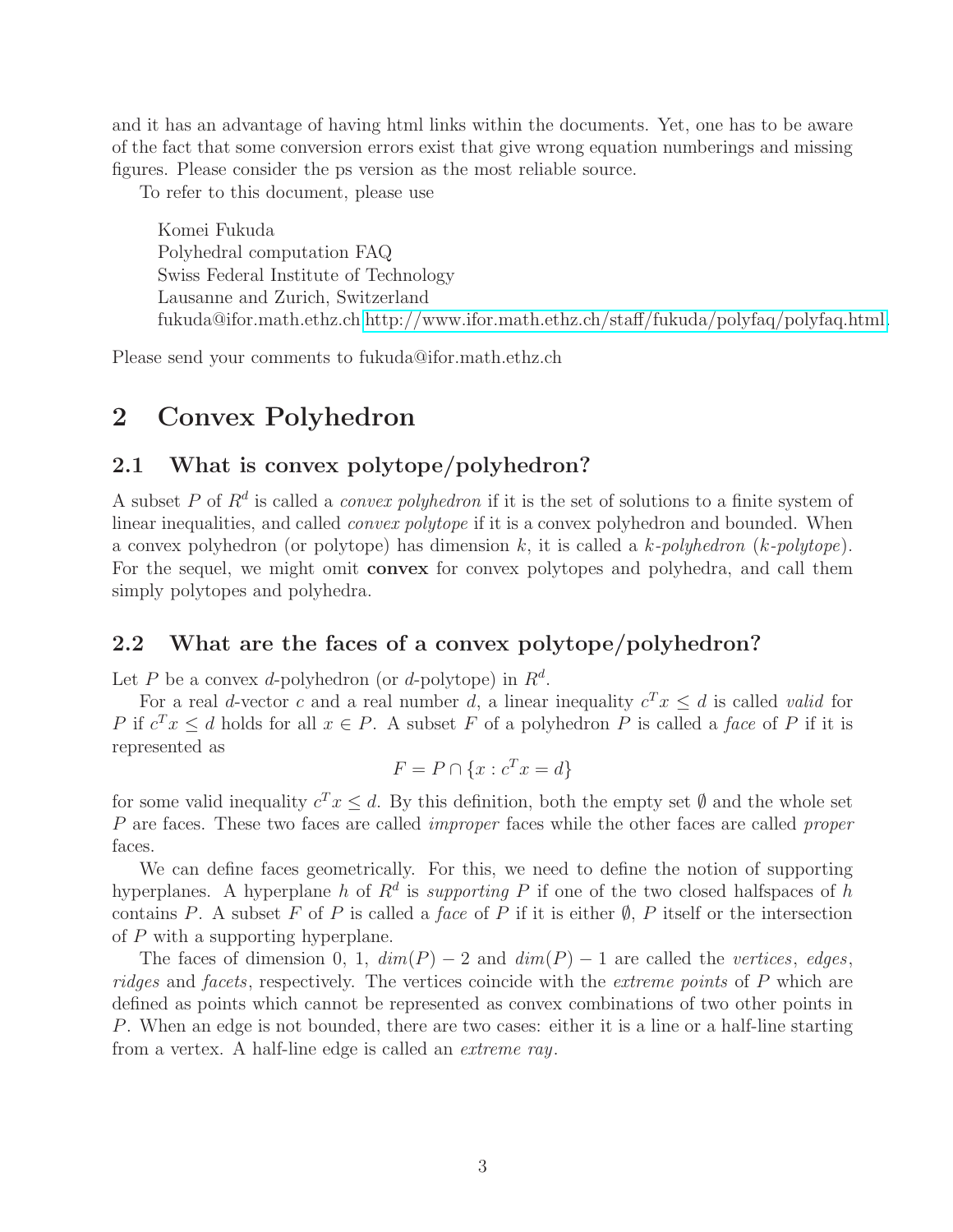#### <span id="page-3-0"></span>2.3 What is the face lattice of a convex polytope

The *face poset*  $FL(P)$  of a convex polyhedron is the set of all faces of P ordered by set inclusion. Two polytopes are called *isomorphic* if their face posets are isomorphic. The face poset of a convex polytope is a lattice.

The face poset of a convex polyhedron is sometimes referred to as the *combinatorial structure* of the polyhedron. Thus the expression "two polyhedra are combinatorially equal" means they are isomorphic.

#### <span id="page-3-1"></span>2.4 What is a dual of a convex polytope?

For a convex polytope P, any convex polytope P' with  $FL(P')$  anti-isomorphic to  $FL(P)$ (i.e. "upside-down" of  $FL(P)$ ) is called a *(combinatorial) dual* of P. By the definition, a dual polytope has the same dimension as  $P$ . The duality theorem states that every convex polytope admits a dual.

Theorem 1 (Duality of Polytopes) *Every nonempty* d*-polytope* P *in* R<sup>d</sup> *admits a dual* polytope in  $R^d$ . In particular, one can construct a dual polytope by the following "polar" *construction:*

 $P^* = \{y \in R^d : x^T y \leq 1 \text{ for all } x \in P\}$ 

*where* P *is assumed to contain the origin in its interior.*

When  $P$  contains the origin in its interior, the polytope  $P^*$  is called the *polar* of  $P$ . One can easily show that

$$
P^* = \{ y \in R^d : v^T y \le 1 \text{ for all } v \in V(P) \}
$$

where  $V(P)$  denote the set of vertices of V, and this inequality (H-) representation of  $P^*$  is minimal (i.e. contains no redundant inequalities).

#### <span id="page-3-2"></span>2.5 What is simplex?

A subset P of  $R^d$  is called a k-simplex  $(k = 0, 1, 2, ...)$  if it is the convex hull of  $k + 1$  affinely independent points. It has exactly  $k + 1$  vertices and  $k + 1$  facets. A simplex is a k-simplex for some k.

Simplices are selfdual, i.e. a dual (see [2.4\)](#page-3-1) of a simplex is again a simplex.

#### <span id="page-3-3"></span>2.6 What is cube/hypercube/cross polytope?

A subset P of  $R^d$  is called a *unit* d-cube if it is the convex hull of all  $2^d$  points with components 0 or 1. It has exactly  $2^d$  vertices and 2d facets. A *cube* or *hypercube* is a convex polytope which is isomorphic to the *d*-cube for some *d*.

A dual (see [2.4\)](#page-3-1) of a cube is called a *cross* polytope.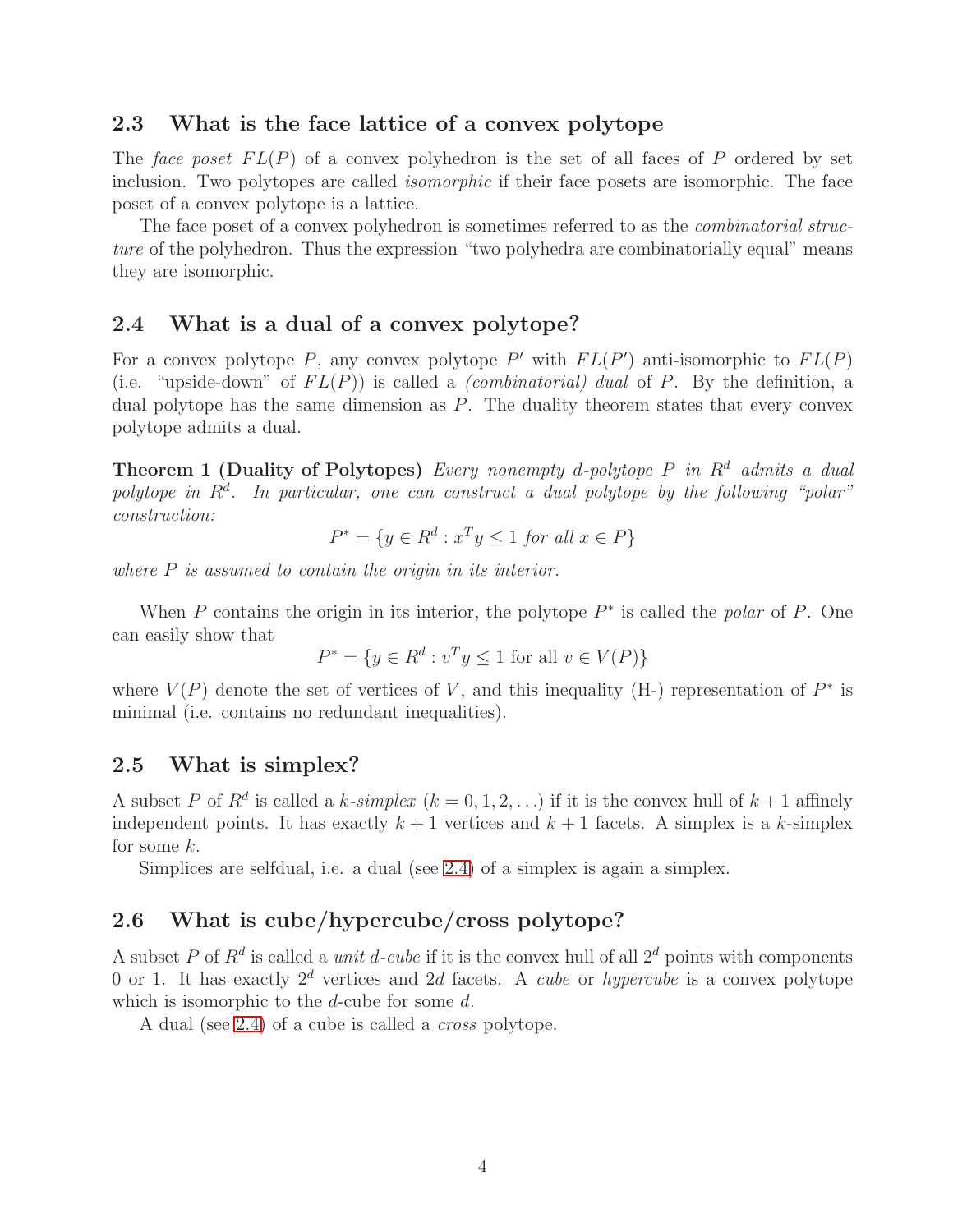#### <span id="page-4-0"></span>2.7 What is simple/simplicial polytope?

A d-polytope is called simple if each vertex is contained in exactly d facets. A d-polytope is called simplicial if each facet contains exactly  $d$  vertices. By definition, a dual of simple (simlicial) polytope is simplicial (simple, respectively). Every facet of a simplicial  $d$ -polytope is a  $(d-1)$ -simplex. Each vertex of a simple d-polytope is contained in exactly d-edges.

A d-cube is a simple polytope and a d-simplex is both simple and simplicial.

#### <span id="page-4-1"></span>2.8 What is 0-1 polytope?

A polytope in  $\mathbb{R}^d$  is called **0-1** if all its vertices are in  $\{0,1\}^d$ . In other words, a 0-1 polytope is the convex hull of a subset of the  $2^d$  point set  $\{0,1\}^d$ , for some  $d \geq 0$ .

# <span id="page-4-2"></span>2.9 What is the best upper bound of the numbers of  $k$ -dimensional faces of a  $d$ -polytope with n vertices?

Let  $f_k(P)$  denote the number of k-faces of a d-polytope P, for  $k = 0, 1, \ldots, d$ .

The exact upper bound for  $f_k$  in terms of  $f_0$  and d. is known, thanks to McMullen's upper bound theorem.

The convex hull of distinct *n* points on the moment curve  $\{m(t) = (t^1, t^2, \dots, t^d) : t \in R\}$ in  $R<sup>d</sup>$  is known as a *cyclic polytope*. It is known that its combinatorial structure (i.e. its face lattice, see Section [2.3\)](#page-3-0) is uniquely determined by n and d. Thus we often write  $C(d, n)$  to denote any such cyclic d-polytope with n vertices.

<span id="page-4-3"></span>McMullen's Upper Bound Theorem shows that the maximum of  $f_k(P)$  is attained by the cyclic polytopes.

Theorem 2 (Upper Bound Theorem) *For any* d*-polytope with* n *vertices,*

$$
f_k(P) \le f_k(C(d,n)), \ \forall k = 1, \ldots, d-1,
$$

*holds.*

The number of k-faces of a cyclic polytope  $C(d, n)$  can be explicitely given and thus one can evaluate the order of the upper bound in terms of  $n$  and  $d$ .

**Theorem 3** *For*  $d \geq 2$  *and*  $0 \leq k \leq d-1$ *,* 

$$
f_k(C(d,n)) = \frac{n - \delta(n - k - 2)}{n - k - 1} \sum_{j=0}^{\lfloor d/2 \rfloor} {n - 1 - j \choose k + 1 - j} {n - k - 1 \choose 2j - k - 1 + \delta}
$$

*where*  $\delta = d - 2\left| \frac{d}{2} \right|$ *. In particular,* 

<span id="page-4-4"></span>
$$
f_{d-1}(C(d,n)) = \binom{n - \left\lfloor \frac{d+1}{2} \right\rfloor}{n-d} + \binom{n - \left\lfloor \frac{d+2}{2} \right\rfloor}{n-d}.
$$
\n(1)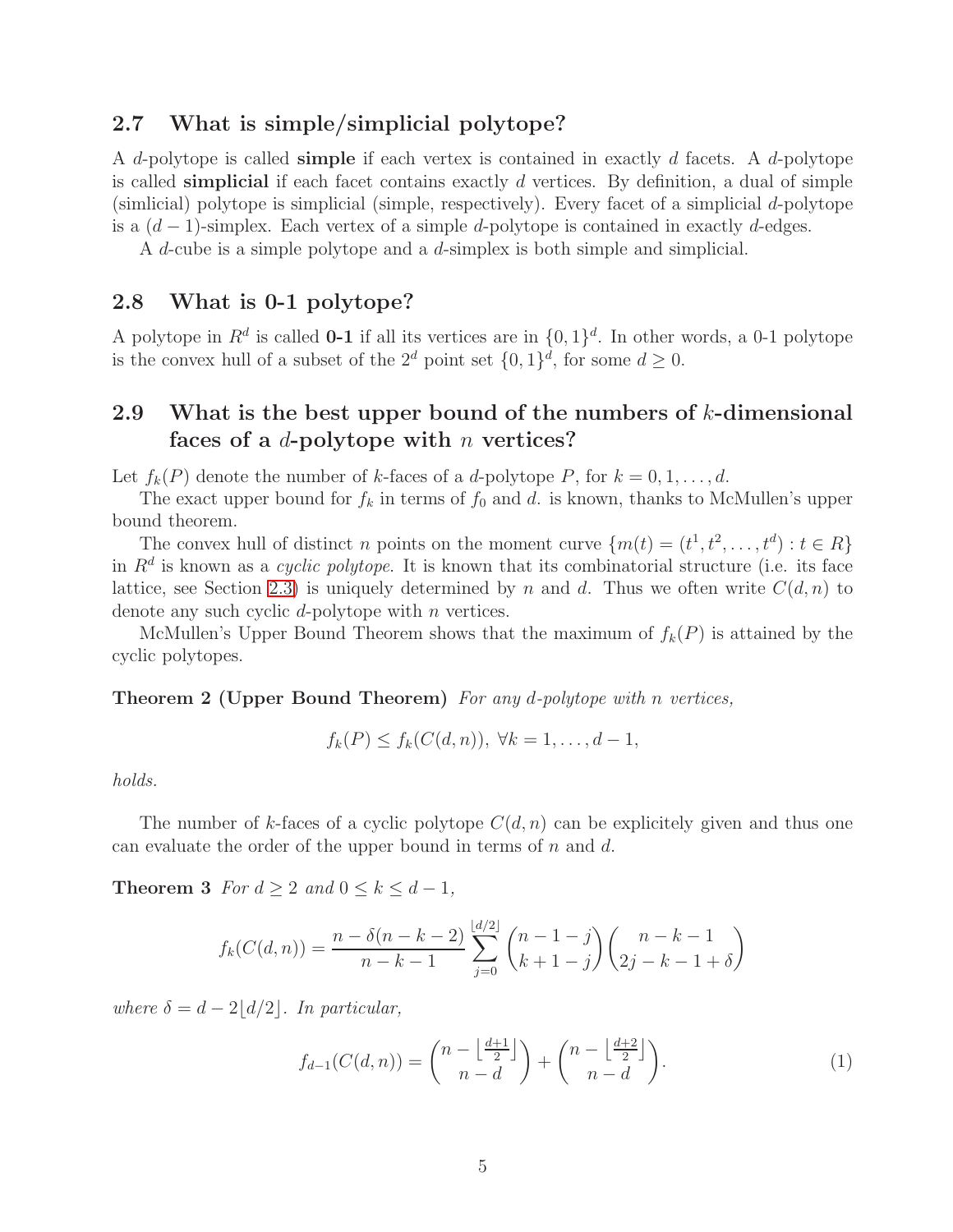For example,

| P                              |  | $f_0$ $f_1$ $f_2$ $f_3$ $f_4$ |            |  |
|--------------------------------|--|-------------------------------|------------|--|
| $C(5, 10)$ 10 45               |  |                               | 100 105 42 |  |
| $C(5, 20)$ 20 190 580 680 272  |  |                               |            |  |
| $C(5,30)$ 30 435 1460 1755 702 |  |                               |            |  |

The upper bound theorem can be written in dual form which gives, for example, the maximum number of vertices in a  $d$ -polytope with  $m$  facets.

Theorem 4 (Upper Bound Theorem in Dual Form) *For any* d*-polytope with* m *facets,*

$$
f_k(P) \le f_{d-k-1}(C(d,m)), \ \forall k = 0, 1, \ldots, d-2,
$$

*holds.*

The original proof of the Upper Bound Theorem is in [\[McM70,](#page-28-1) [MS71\]](#page-28-2). There are different variations, see [\[Kal97,](#page-28-3) [Mul94,](#page-28-4) [Zie94\]](#page-29-0).

#### <span id="page-5-0"></span>2.10 What is convex hull? What is the convex hull problem?

For a subset S of  $R^d$ , the convex hull conv $(S)$  is defined as the smallest convex set in  $R^d$ containing S.

The convex hull computation means the "determination" of  $conv(S)$  for a given finite set of *n* points  $S = \{p^1, p^2, ..., p^n\}$  in  $R^d$ .

The usual way to determine  $conv(S)$  is to represent it as the intersection of halfspaces, or more precisely, as a set of solutions to a minimal system of linear inequalities. This amounts to output a matrix  $A \in R^{m \times d}$  and a vector  $b \in R^m$  for some m such that  $conv(S) = \{x | A \mid x \leq b\}.$ When  $conv(S)$  is full-dimensional, each (nonredundant) inequality corresponds to a facet of  $conv(S)$ . Thus the convex hull problem is also known as the *facet enumeration problem*, see Section [2.12.](#page-6-0)

Some people define the convex hull computation as the determination of extreme points of  $conv(S)$ , or equivalently that of redundant points in S to determine  $conv(S)$ . This is much simpler computation than our convex hull problem. In fact, this can be done by solving  $O(n)$ linear programs and thus polynomially solvable, see Section [2.19](#page-10-0) and [2.20.](#page-11-0) It is better to name this as the "redundancy removal for a point set  $S$ ".

#### <span id="page-5-1"></span>2.11 What is the Minkowski-Weyl theorem for convex polyhedra?

The Minkowski-Weyl Theorem states every polyhedron is finitely generated and every finitely generated set is a polyhedron. More precisely, for two subsets P and Q of  $R^d$ ,  $P + Q$  denotes the *Minkowski sum* of P and Q:

$$
P + Q = \{ p + q : p \in P \text{ and } q \in Q \}.
$$

<span id="page-5-2"></span>Theorem 5 (Minkowski-Weyl's Theorem) For a subset P of  $R^d$ , the following state*ments are equivalent:*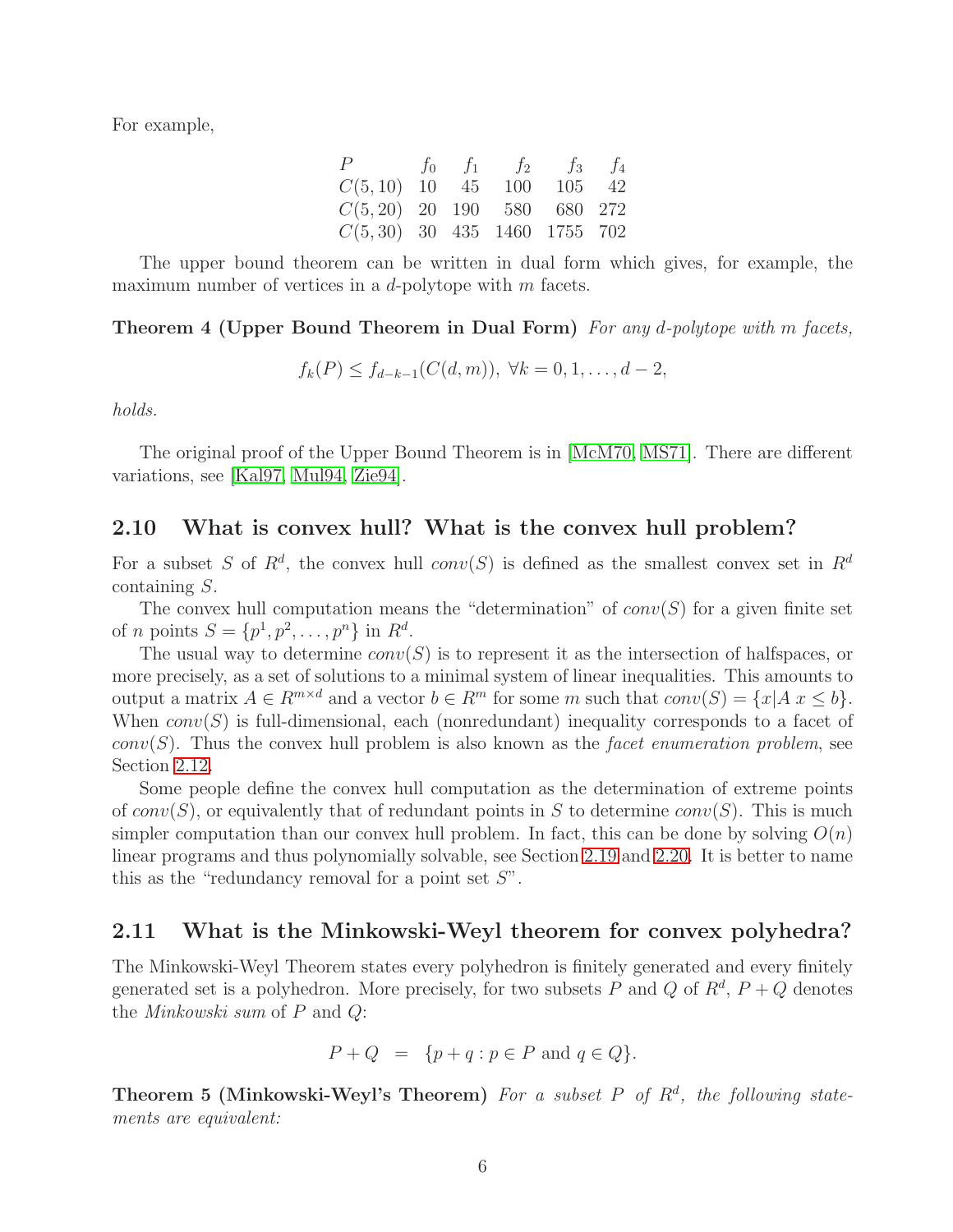- (a) *P* is a polyhedron, i.e., for some real (finite) matrix A and real vector b,  $P = \{x : Ax \leq b\}$ ;
- (b) There are finite real vectors  $v_1, v_2, \ldots, v_n$  and  $r_1, r_2, \ldots, r_s$  in  $R^d$  such that  $P = conv(v_1, v_2, \ldots, v_n) + nonneg(r_1, r_2, \ldots, r_s).$

Thus, every polyhedron has two representations of type (a) and (b), known as (halfspace) *H-representation* and (vertex) *V-representation*, respectively. A polyhedron given by H-representation (V-representation) is called *H-polyhedron* (*V-polyhedron*).

#### <span id="page-6-0"></span>2.12 What is the vertex enumeration problem, and what is the facet enumeration problem?

When a polyhedron  $P$  in  $\mathbb{R}^d$  has at least one extreme point and full dimensional, both representations (a) and (b) in Miknowski-Weyl Theorem [5](#page-5-2) are unique up positive multiples of each inequality and ray  $r_j$ .

Under these regularity conditions, the conversions between the H-representation and the V-representation are well-defined fundamental problems. The transformation (a) to (b) is known as the *vertex enumeration* and the other (b) to (a) is known as the *facet enumeration*. When P is in addition bounded (i.e. polytope), the facet enumeration problem reduces to what we call the convex hull problem, see [2.10.](#page-5-0)

If a given polyhedron does not satisfy the assumptions, it is easy to transform the polyhedron to an isomorphic lower dimensional polyhedron satisfying the assumptions.

There are easy (nondegenerate) cases and difficult (degenerate) cases. For simplicity, we assume that P is bounded (i.e. polytope). The vertex enumeration is called *nondegenerate* if there is no point  $x \in \mathbb{R}^d$  which satisfies  $d+1$  given inequalities with equality, and *degenerate* otherwise. The facet enumeration is called *nondegenerate* if there is no  $(d + 1)$  given points which are on a common hyperplane, and *degenerate* otherwise.

#### <span id="page-6-1"></span>2.13 How can one enumerate all faces of a convex polyhedron?

Let P be a convex polytope in  $\mathbb{R}^d$ . One can extend the discussion below for the unbounded case (polyhedron) by adding a face at infinity, but for simplicity we assume  $P$  is bounded.

First of all the answer does not depend on how  $P$  is given. The problem for H-polytopes is equivalent to the one for V-polytopes by duality. See Sections [2.11](#page-5-1) and [2.4.](#page-3-1)

There are algorithms (e.g. [\[Rot92,](#page-28-5) [Sei86,](#page-29-1) [FLM97\]](#page-27-2) ) that can generate all faces from a Vrepresentation or from a H-rerepsentation. Perhaps the backtrack algorithm [\[FLM97\]](#page-27-2) is easiest to implement and works directly for the unbounded case. It is also a compact polynomial algorithm (see [2.15\)](#page-7-1) and thus needs little space to run. Algorithms that need to store all faces during computation tend to be too complicated to implement, because one needs to manage a complex data structure of faces and their incidences.

Another approach to generate all faces consists of two steps.

- (1) Firstly compute the second representation by a representation conversion algorithm.
- (2) Secondly use a combinatorial method to genrate all faces.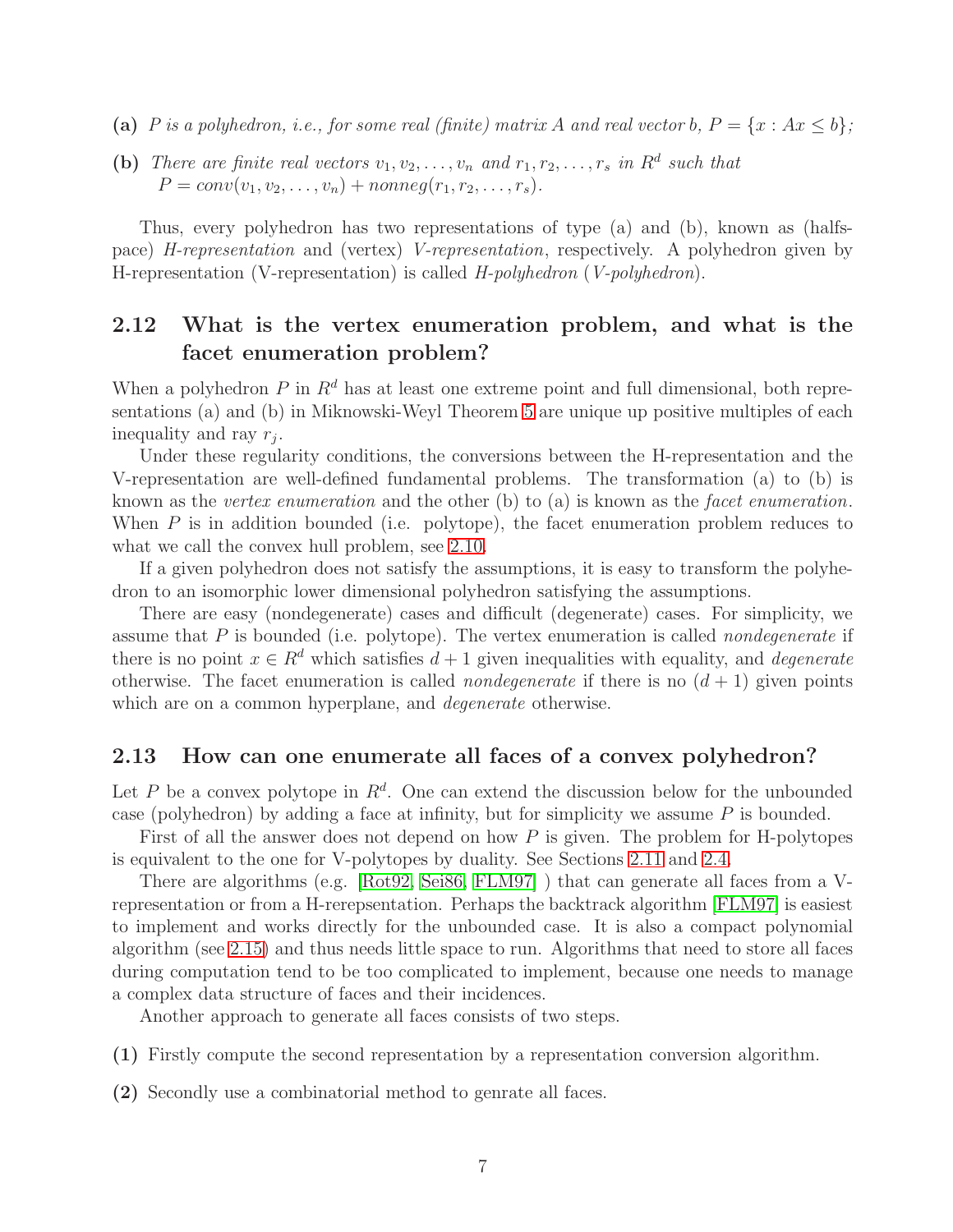The first part is discussed in Section [2.15](#page-7-1) and Section [5](#page-24-3) presents some existing implementation. The second part can be done efficiently by purely combinatorial computation, see [\[FR94\]](#page-27-3). As explained in [\[FR94\]](#page-27-3), when the polytope is simple (simplicial), the face listing without duplication can be done implicitely by sorting the vertices (the facets) by a generic linear function (a generic line through an interior point).

## <span id="page-7-0"></span>2.14 What computer models are appropriate for the polyhedral computation?

There are two important computational models, the unit cost RAM (random access machine) and the Turing machine. The essential difference is that the Turing machine uses the binary representations of numbers and the computational time is measured precisely down to the number of (unit cost) bit operations. I believe that the RAM model, in which each elementary arithmetic operation takes a unit time and each integer number takes a unit space, is the standard model for the polyhedral computation. This model, despite its simplicity, often illuminates the critical parts of an algorithm and thus reflects the actual computation well. Of course, ignoring the number of bits of a largest number arising in the computation is dangerous, if one does not control the exponential growth of bit lengths of the numbers (in terms of the input bit length). This warning should be always kept in mind to design a good implementation. Furthermore, there are certain cases in which we need to use the Turing complexity. For example, all known "polynomial" algorithms for the linear programming (see Section [4\)](#page-24-1) are Turing polynomial but not RAM polynomial. We may avoid this problem by pretending that there were a RAM polynomial algorithm for LP. After all, we (those interested in geometric computation) are interested in an analysis which reflects the reality and the simplex method for LP is practically a RAM polynomial (or equivalently, strongly polynomial) method. We refer to the recent book [\[Yap00\]](#page-29-2) for further discussions.

#### <span id="page-7-1"></span>2.15 How do we measure the complexity of a convex hull algorithm?

To answer this question, we assume the unit cost RAM model, where the computational time is essentially the number of elementary arithmetic operations and the storage for any integer number takes a unit space. See Section [2.14.](#page-7-0)

There are two approaches to evaluate the complexity of a given convex hull algorithm.

Let  $\alpha$  be an algorithm which computes a minimal inequality description  $P = \{x : Ax \leq b\}$ of a full-dimensional convex polytope  $P = conv(S)$  for a given point set S in  $R^d$  with  $n = |S|$ . Let m denote the number of inequalities in the output  $Ax \leq b$ .

(One can interprete the discussion here in dual setting: consider  $\alpha$  as an algorithm to compute all vertices S' of a convex polytope  $P = \{x : A'x \le b'\}$  with n inequalities with m vertices.)

First of all, most people agree that the efficiency of computing the convex hull should be measured at least by the critical input parameters  $d$  and  $n$ . Some people like to see the complexity by fixing  $d$  to constant, but it is always better to evaluate in terms of  $d$  as well, and fix it later.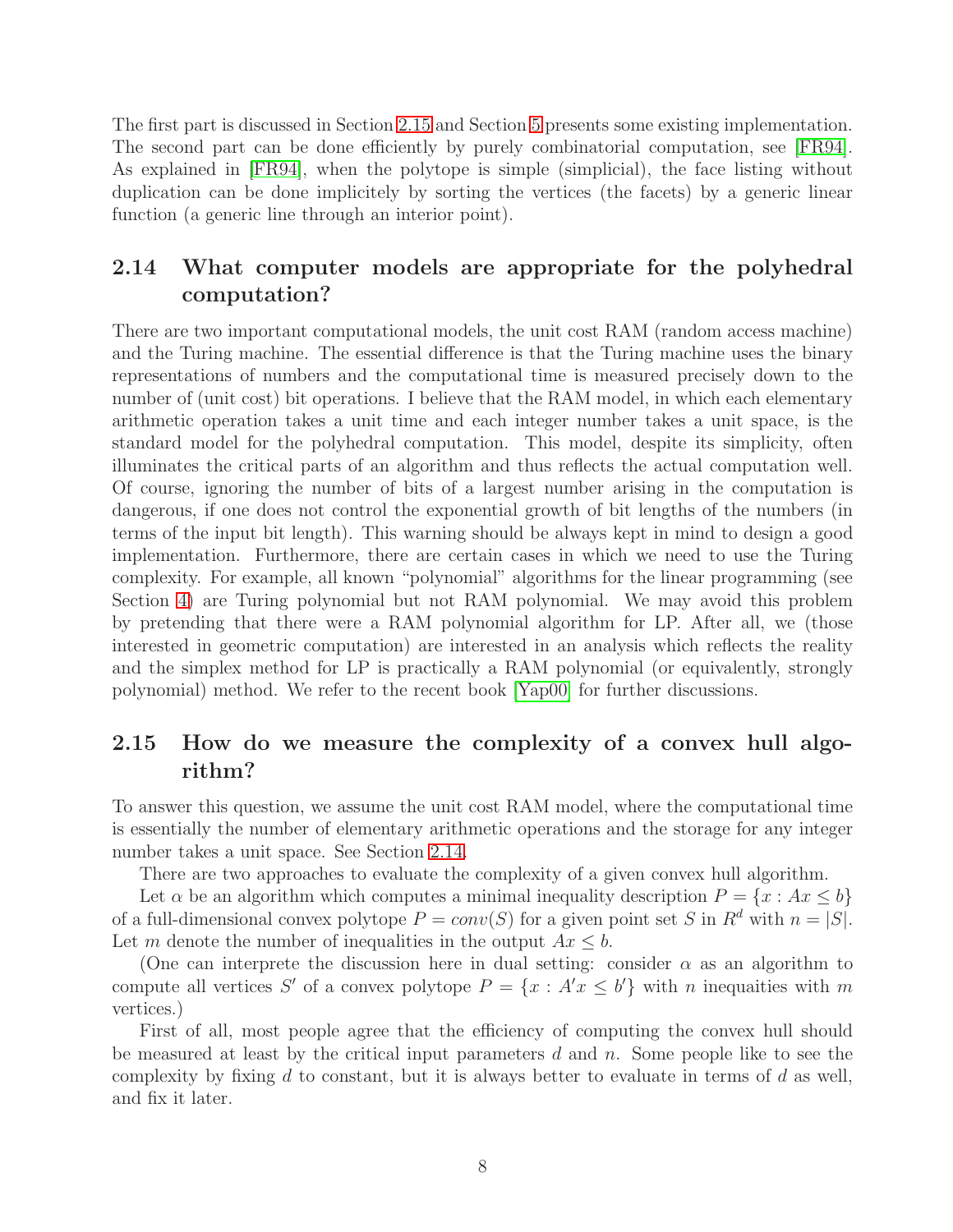The first measure, often employed by computational geometers, is to bound the worst case running time of an algorithm  $\alpha$  for any input with n points in  $R^d$ . For example, if α is of  $O(d! n^d)$ , then it means α terminates in time  $O(d! n^d)$  for ANY input of n points in dimension d. Also, when one set d to be fixed (constant), such an algorithm is said to have time complexity  $O(n^d)$ , since d! is simply a constant. We may call this *worst-case-input measure*. For fixed dimension, there is an optimum algorithm [\[Cha93\]](#page-27-4) for the convex hull in terms of the worst-case-input measure, that runs in time  $O(n^{\lfloor d/2 \rfloor})$  for  $d \geq 4$ . It cannot be better because the largest output is of the same order by the upper bound theorem (Theorem [2\)](#page-4-3).

The worst-case-input measure is quite popular, but it might be little misleading. For example, suppose algorithms  $\alpha$  and  $\beta$  are of time complexity  $O(n^d)$  and  $O(n^{2d})$ , respectively. Then by this measurement, the algorithm  $\alpha$  is *superior to*  $\beta$ .

Here is a potentially serious problem with this worst-case-input measure. Above, it is still possible that  $\alpha$  takes worst-case time  $n^d$  for ALL input of n points in  $R^d$ , and  $\beta$  takes time proportional to some polynomial function of  $n, d, m$ . Note that the number m of inequalities varies wildly from  $O(1)$  to  $O(n^{\lfloor d/2 \rfloor})$ , even for fixed d (by the upper bound theorem Theorem [2](#page-4-3) and [\(1\)](#page-4-4)). This diversity is just too big to be ignored if  $d \geq 4$ . Furthermore, the input data leading to the worst-case output hardly occurs in practice. In fact, for the random spherical polytope, the expected size of m is **linear in** n, see Section [2.16.](#page-8-0) While the worst-case-input optimal algorithm [\[Cha93\]](#page-27-4) is a remarkable theoretical achievement, we are still very far from knowing the best ways to compute the convex hull for general dimensions.

In order to circumvent this pitfall, one can use a measure using all key variables  $d, n, m$ . Or more generally, one can measure the time complexity in terms of both the size of input and the size of output. We say an algorithm  $\alpha$  is *polynomial* if it runs in time bounded by a polynomial in  $d, n, m$ . This polynomiality coincides with the usual polynomiality when the output size is polynomially bounded by the size of input.

Under the nondegeneracy assumption (see [2.12\)](#page-6-0), there is a polynomial algorithm for the convex hull problem. Few of the earlier polynomial algorithms are pivot-based algorithms [\[CCH53,](#page-26-1) [Dye83\]](#page-27-5) solving the problem in dual form (the vertex enumeration problem) and a wrapping algorithm [\[CK70\]](#page-27-6). A more recent algorithm [\[AF92\]](#page-26-2) based on reverse search technique [\[AF96\]](#page-26-3) is not only polynomial but *compact* at the same time. Here, we say an algorithm is *compact* if its space complexity is polynomial in the input size only.

In the general case, there is no known polynomial algorithm. The paper [\[ABS97\]](#page-26-4) is an excellet article presenting how various algorithms fail to be polynomial, through ingenious constructions of "nasty" polytopes.

#### <span id="page-8-0"></span>2.16 How many facets does the average polytope with n vertices in  $R^d$  have?

Clearly we need to define a probability distribution of points to answer the question.

Perhaps the most interesting describution for which the answer is known is the uniform distribution on the unit sphere  $S^{d-1}$ . The results of Buchta et al [\[BMT85\]](#page-26-5) show that the expected number of facets is  $f(d, n) = \frac{2}{d}\gamma((d-1)^2)\gamma(d-1)^{-(d-1)}(n+o(1))$  assymtotically with  $n \to \infty$ . The important fact is that it depends linearly on n essentially. Here the function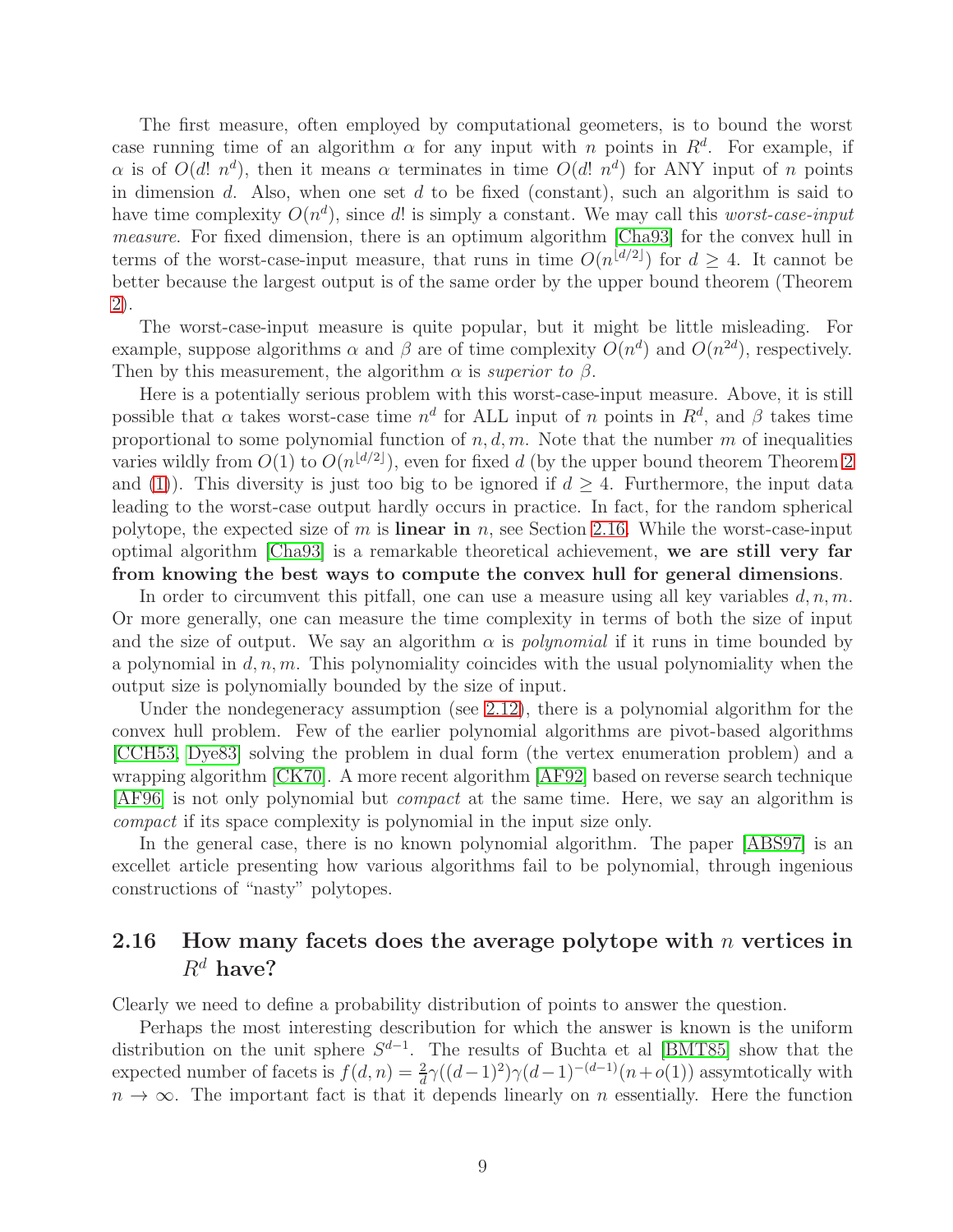$\gamma(p)$  is defined recursively by

$$
\gamma(0) = \frac{1}{2}
$$

$$
\gamma(p) = \frac{1}{2 \pi p \gamma(p-1)}.
$$

Just to see how large the slope  $g(d) = \frac{2}{d}\gamma((d-1)^2)\gamma(d-1)^{-(d-1)}$  of this "linear" function in *n* is, we calculate it for  $d \leq 15$ :

| d.             | g(d)             |
|----------------|------------------|
| $\overline{2}$ | 1                |
| 3              | 2                |
| 4              | 6.76773          |
| 5              | 31.7778          |
| 6              | 186.738          |
| $\overline{7}$ | 1296.45          |
| 8              | 10261.8          |
| 9              | 90424.6          |
| 10             | 872190.          |
| 11             | $9.09402 E + 06$ |
| 12             | $1.01518 E + 08$ |
| 13             | $1.20414 E + 09$ |
| 14             | $1.50832 E + 10$ |
| 15             | $1.98520E+11$    |

# <span id="page-9-0"></span>2.17 How many facets can a 0-1 polytope with n vertices in  $\mathbb{R}^d$ have?

Let  $f(d)$  denote the maximum number of facets of a 0-1 polytope in  $R<sup>d</sup>$ . The question such as " is this function bounded by an exponential in  $d$ ?" was open just until recently. The negative answer was given by Bárány and Pór who proved the superexponential behavior of  $f(d)$ .

**Theorem 6 (Bárány and Pór [\[BP00\]](#page-26-6))** *There is a positive constant c such that* 

$$
f(d) > \left(\frac{c \ d}{\log d}\right)^{\frac{d}{4}}.\tag{2}
$$

This is a recent breakthrough in the theory of 0-1 polytopes.

# <span id="page-9-1"></span>2.18 How hard is it to verify that an H-polyhedron  $P_H$  and a Vpolyhedron  $P_V$  are equal?

This is a fundamental complexity question associated with the Minkowski-Weyl theorem (Theorem [5\)](#page-5-2). This problem, known as the *polyhedral verification problem* was first posed by L. Lovasz (see [\[Sey94\]](#page-29-3)).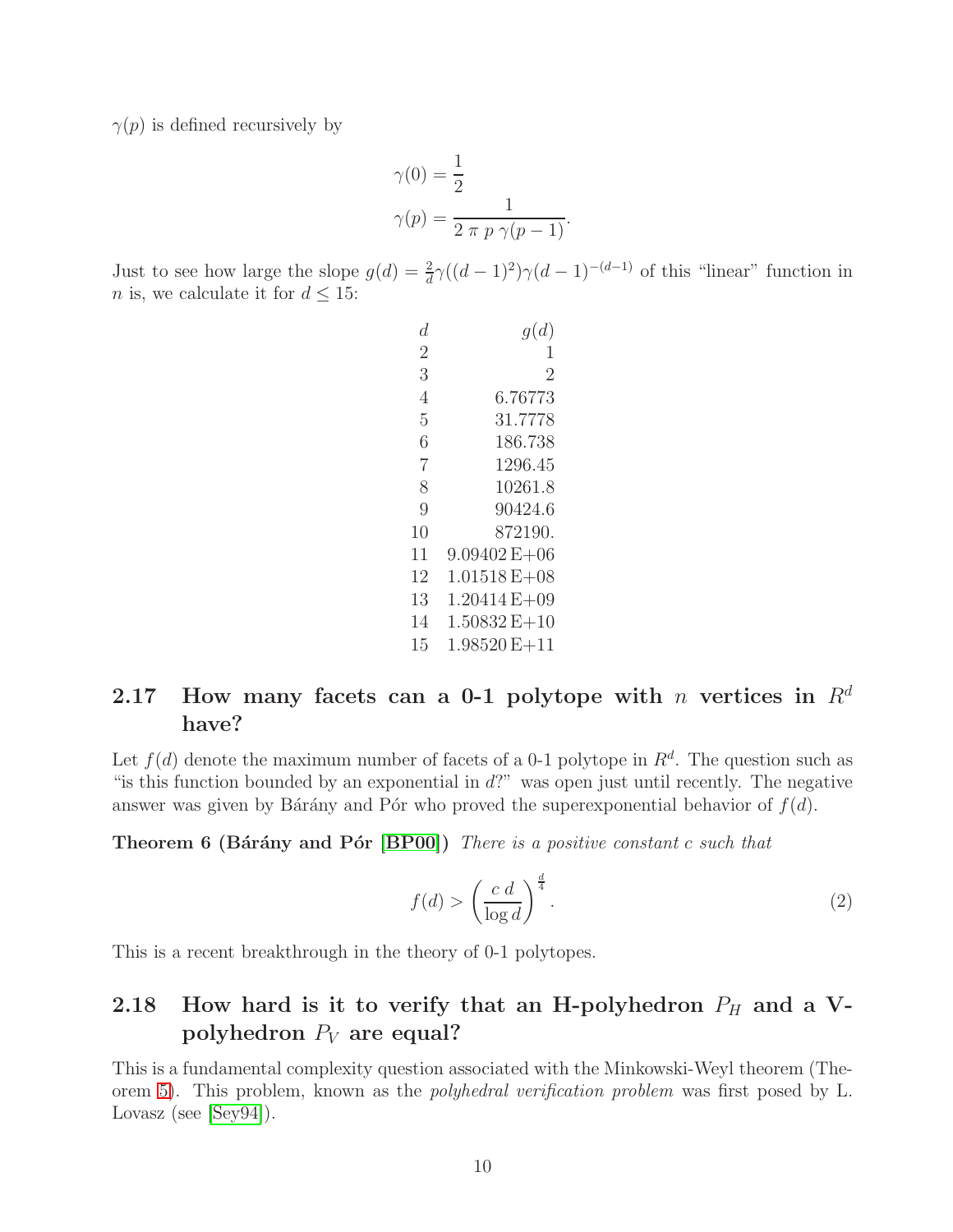To simplify our discussion, let us assume  $P_H$  and  $P_V$  are bounded and thus polytopes. Also we may assume that the given representations contain no redundant data, since removing redundancies is just a matter of solving linear programs, see Sections [2.19](#page-10-0) and [2.21.](#page-12-0)

The verification consists of two questions, "is  $P_V \subseteq P_H$ ?" and "is  $P_H \subseteq P_V$ ?" The first question is easy to answer by just checking whether each generator (vertex) of  $P_V$  satisfies the H-representation of  $P_H$ . The second question is known to be coNP-complete, due to [\[FO85\]](#page-27-7). (It is not hard to see that it belongs to coNP, since the negative answer to the question has a succinct certificate, a vertex v of  $P_H$  and a hyperplane separating v from  $P_V$ .) Yet, the complexity of the second question, when the first question has the positive answer, is not known.

It is possible to prove that the polynomial solvability of this problem implies the polynomial solvability of the representation conversion problem for general convex polytopes (i.e. the vertex enumeration and the facet enumeration problems). Here the polynomial solvability of the representation conversion problem means the existence of an algorithm that generates the second minimal representation in time polynomial in the size of both input and output. See Section [2.15](#page-7-1) for discussion on complexity measures.

How does the above reduction work? Assume we have a polynomial algorithm for the verification, and we design an algorithm to generate all vertices of an H-polytope  $P_H$ . Let V be a set of vertices of  $P_H$  generated so far. Take the first inequality from the H-representation, and ask whether we have generated all vertices on the face  $F_1$ , the intersection of  $P_H$  and the hyperplane given by the first inequality being forced to be equality. This is just one application of the verification algorithm. If yes, we move to the second inequality and repeat. Otherwise, we go down to lower dimensional face by setting one of the remaining inequality to equality. When we have d-independent equalities, we compute the unique vertex by solving the equation system. The key observation is that we generate a subproblem only when the verification algorithm returns NO answer. This means every subproblem created generates at least one new vertex. This guarantees our generation algorithm to be polynomial.

I do not know who is the first to recognize this reduction. I consider this belongs to folklore.

Finally I repeat: the complexity of the polyhedral verification problem is unknown. Is it in P or in coNP-complete? This is perhaps the most important question in polyhedral computation. A fascinating question, indeed.

# <span id="page-10-0"></span>2.19 Is there an efficient way of determining whether a given point q is in the convex hull of a given finite set S of points in  $R<sup>d</sup>$ ?

Yes. However, we need to be careful.

First we give a method that we do not recommend but many people use. This method computes an inequality representation  $\{x \in \mathbb{R}^d : Ax \leq b\}$  of  $conv(S)$  where A is some  $m \times d$ matrix and  $b$  is a m-vector. This is called the convex hull computation [2.10.](#page-5-0) Once the system  $Ax \leq b$  is computed, it is easy to check whether p satisfies the system or not.

In most cases, this method is too expensive, since the convex hull computation is very hard in general and impossible for large data. In fact, the number of inequalities in such a system  $Ax \leq b$  is often exponential in d and  $n = |S|$ . (This method might be of practical interests when we need to remove lots of redundant points in clouds of points in small dimensions, see [2.20.](#page-11-0))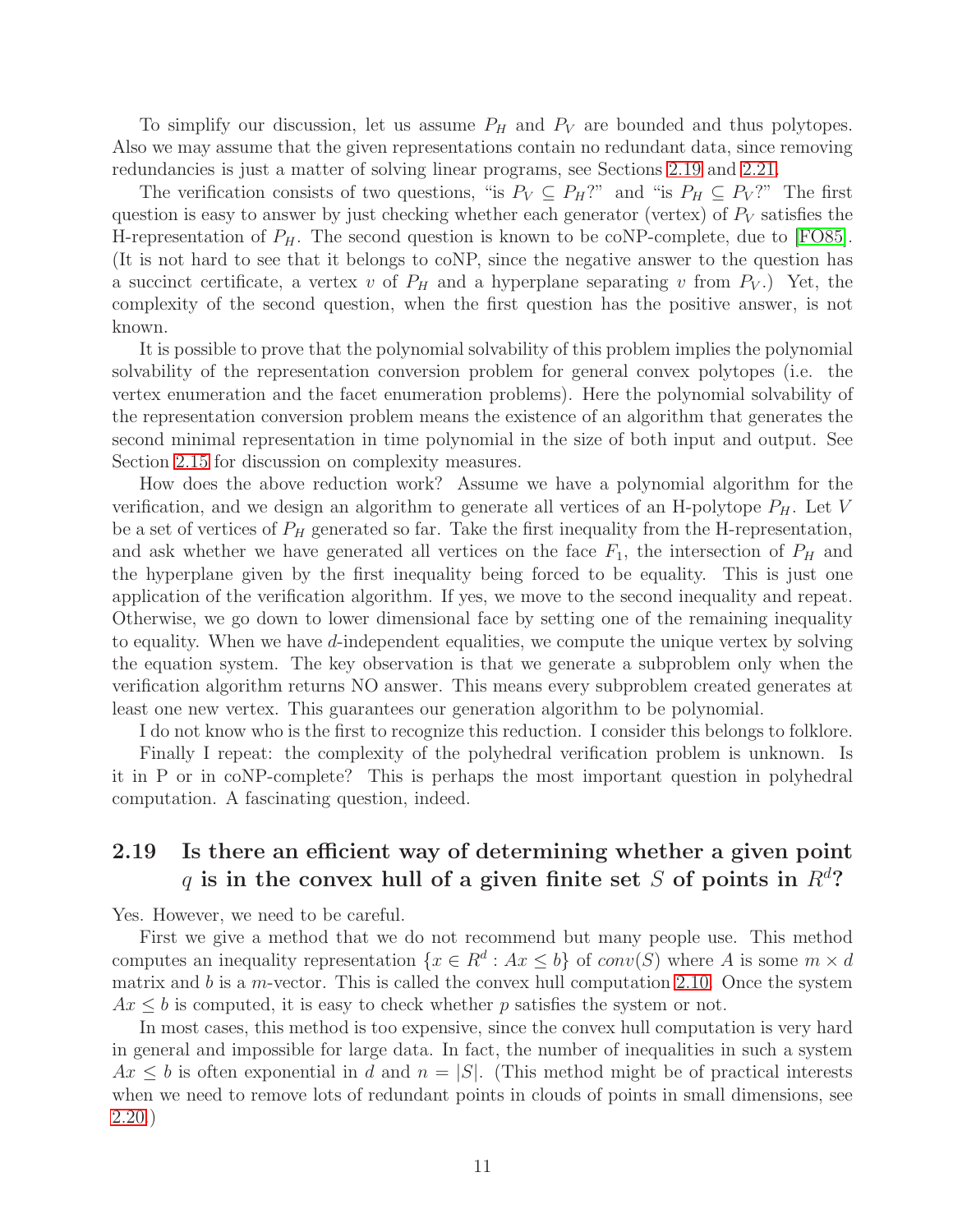A standard method to check whether q is in  $conv(S)$  uses linear programming (LP) technique [4.](#page-24-1) An LP problem to be formulated for the question is the following. Let  $S =$  $\{p_1, p_2, \ldots, p_n\}.$ 

<span id="page-11-1"></span>find 
$$
q
$$
  
satisfying  $q = \sum_{i=1}^{n} \lambda_i p_i$   
 $\sum_{i=1}^{n} \lambda_i = 1$   
 $\lambda_i \ge 0$  for all  $i = 1, ..., n$ . (3)

This problem has no objective function and such a problem is often called a *linear feasibility problem*. Although it might look simpler problem to solve, it is polynomially equivalent to the general LP. In fact, it is usually a good idea to set up an equivalent LP to solve it. More specifically, the problem [\(3\)](#page-11-1) has a solution if and only if the following has no solution:

<span id="page-11-3"></span><span id="page-11-2"></span>find 
$$
z_0 \in R
$$
 and  $z \in R^d$   
satisfying  $z^T p_i \le z_0$  for all  $i = 1, ..., n$   
 $z^T q > z_0$ . (4)

Geometrically, the meaning of this problem is simple. If it admits a solution  $(z_0, z)$ , then the set  $H = \{x \in R^d : z^T x = z_0\}$  is a hyperplane in  $R^d$  separating the polytope  $conv(S)$  from the inquiry point  $q$ . Thus the existence of the separation means the nonredundancy. Now, to actually solve the problem [\(4\)](#page-11-2), we set up the LP:

$$
f^* = \begin{array}{ll}\n\text{maximize} & z^T q - z_0 \\
\text{subject to} & z^T p_i - z_0 \le 0 \text{ for all } i = 1, \dots, n \\
& z^T q - z_0 \le 1.\n\end{array} \tag{5}
$$

The last inequality is artificially added so that the LP has a bounded solution. It is easy to see that the point q is non-redundant if and only if the optimal value  $f^*$  of the LP [\(5\)](#page-11-3) is (strictly) positive.

#### <span id="page-11-0"></span>2.20 How can one remove all interior points of  $conv(S)$  from S for large clouds S of points in  $R^d$ ?

The problem is formally known as the *redundancy removal*. Let S be a set of n points in  $R<sup>d</sup>$ . We say a point  $q \in S$  is *redundant* (for  $conv(S)$ ) if  $q \in conv(S-q)$ . In short, redundant points are unnecessary to determine the convex hull  $conv(S)$ .

In principle, one can apply the linear programming (LP) method given in [2.19](#page-10-0) to remove all redundant points. This amounts to solving  $n$  LPs. While the time complexity of this pure LP method is polynomial and additional techniques given by [\[Cla94,](#page-27-8) [OSS95\]](#page-28-6) can reduce the size of LPs, this might end up in a very time consuming job for large  $n$  (say  $> 1,000$ ).

There is a technique that might be useful to remove "obviously redundant" points quickly as a preprocessing. This works only in small dimensions (probably up to 100?). Such a method picks up a few nonredundant point set  $T = \{t_1, \ldots, t_k\}$  from S. Selecting nonredundant points can be done by picking points maximizing (or minimizing) any given linear function over S. When k is small relative to d, say  $d+2$  or  $d+3$ , the computation of  $conv(T)$  is usually very easy with any standard convex hull algorithm. Thus we assume that an inequality system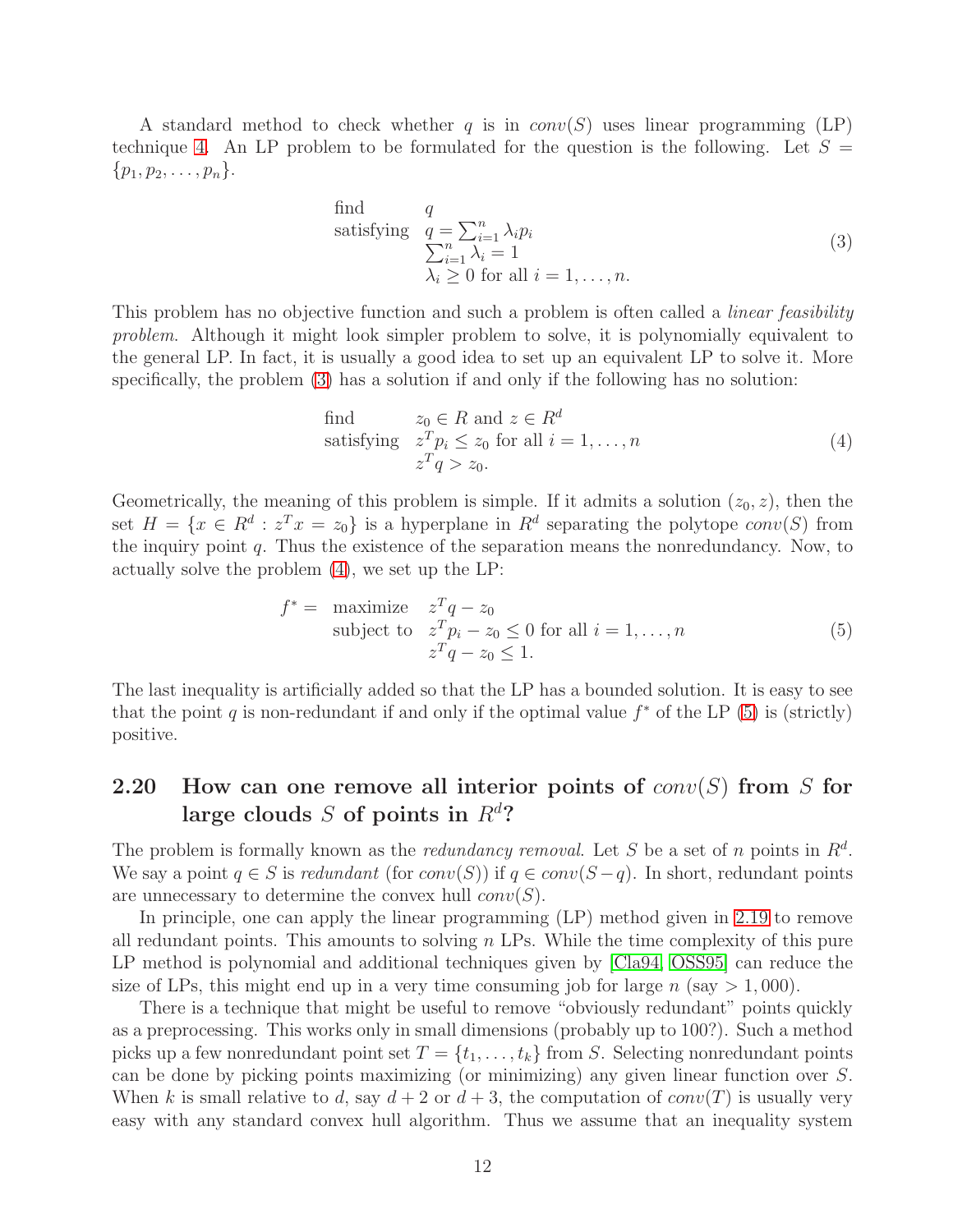$Ax \leq b$  such that  $conv(T) = \{x : Ax \leq b\}$  is given. It is easy to see that any point  $q \in S - T$ satisfying the inequalities (i.e.  $Aq \leq b$ ) is redundant. One can repeat the same procedure with a different set  $T'$  of nonredundant points as long as it removes "sufficient number" of redundant points.

### <span id="page-12-0"></span>2.21 Is there any efficient algorithm to remove redundant inequalities from a system of linear inequalities

This problem is essentially equivalent to the redundancy removal from point sets given in [2.20.](#page-11-0)

Although one can transform one to the other, let us describe a direct method. Let  $Ax \leq$  $b, s^T x \leq t$  be a given system of  $m + 1$ -inequalities in d-variables  $x = (x_1, x_2, \ldots, x_d)^T$ . We want to test whether the subsystem of first m inequalities  $Ax \leq b$  implies the last inequality  $s^T x \leq t$ . If so, the inequality  $s^T x \leq t$  is redundant and can be removed from the system. A linear programming (LP) formulation of this checking is rather straightforward:

$$
f^* = \begin{array}{ll}\n\text{maximize} & s^T x \\
\text{subject to} & Ax \leq b \\
& s^T x \leq t + 1.\n\end{array} \tag{6}
$$

Then the inequality  $s^T x \leq t$  is redundant if and only if the optimal value  $f^*$  is less than or equal to t.

By successively solving this LP for each untested inequality against the remaining, one would finally obtain a equivalent non-redundant system.

As we discussed in [2.20,](#page-11-0) one might be able to remove many redundant inequalities by using the same technique in dual form. Let  $Ax \leq b$  be the given system with high redundancy. The first step is to select a small subsystem  $A'x \leq b'$  of non-redundant inequalities from the original system. Typically such a system contains only  $d + k$  inequalities for some small k (say 2 or 3). The second step is to compute all extreme points of  $P' = \{x : A'x \le b'\}$ . (Here we assume that  $P'$  is bounded, but one can generalize the technique for the unbounded case.) This is known as the vertex enumeration computation, [2.12.](#page-6-0) Clearly  $P'$  contains the feasible region  $P = \{x : Ax \leq b\}$ . The final step is to test whether each original inequality is satisfied by all extreme points and rays. If so, the inequality is redundant for the subsystem and thus redundant for the original system.

# <span id="page-12-1"></span>2.22 Is there any efficient algorithm to compute the intersection of two (or  $k$ ) polytopes

Let  $k \geq 2$ , and let  $P_1, \ldots, P_k$  be input polytopes in  $R^d$ , and let  $P = P_1 \cap P_2 \cap \cdots \cap P_k$  be the polytope we want to compute.

This problem of computing P needs to be specified further. Namely, what is the representation of input and that of output?

If the input polytopes are H-polytopes (given by inequalities) then the intersection is represented by the union of the two inequality systems. To get a minimal H-reprentation for the intersection is just a redundancy removal given in Section [2.21.](#page-12-0) To get a minimal V-representation for the intersection is the vertex enumeration problem explained in Section [2.12.](#page-6-0)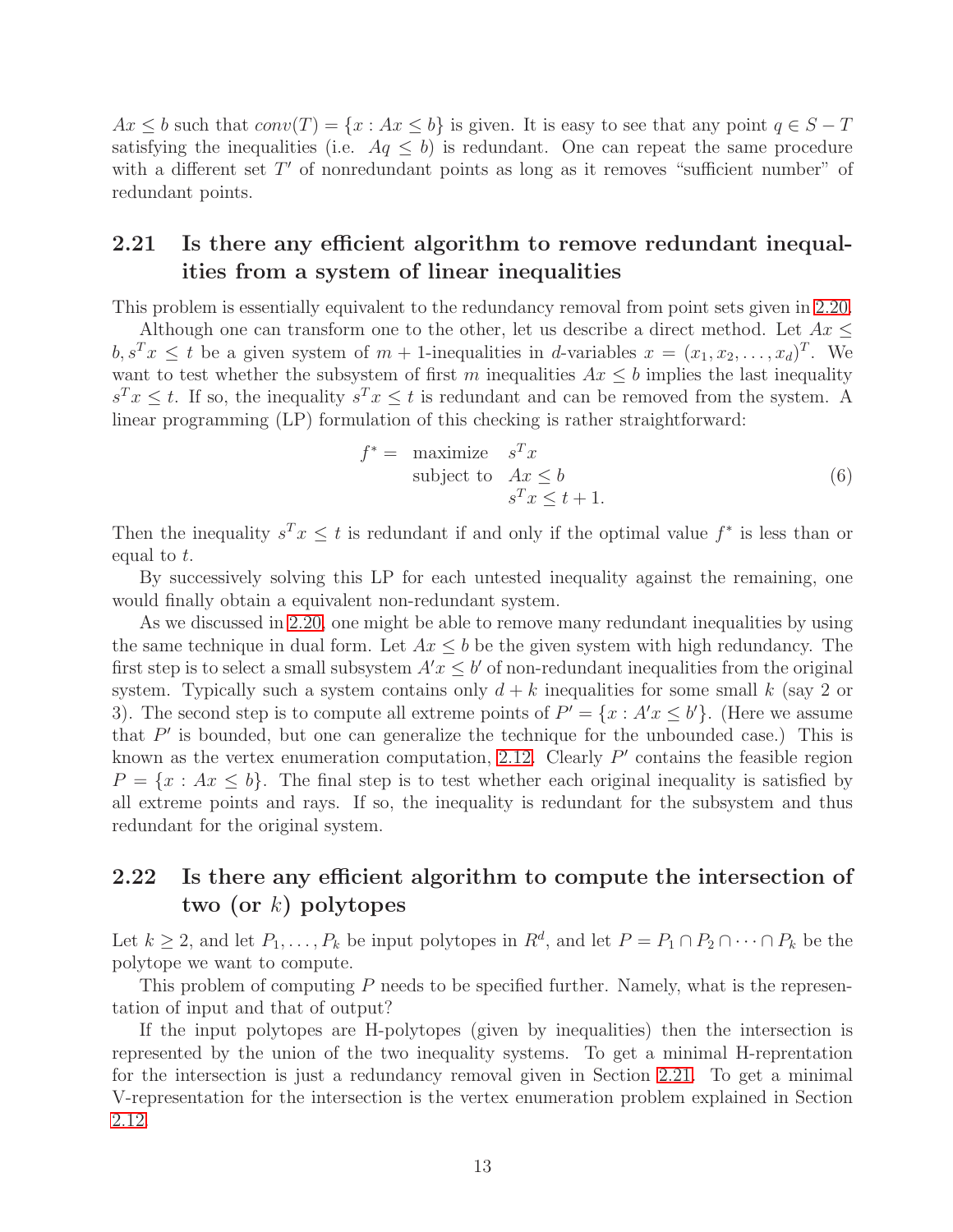An interesting case is when both input and output polytopes are V-polytopes (i.e. given by vertices and perhaps some redundant points). One primitive way to solve this problem consists of two steps: (1) generate minimal H-representations of each of the input  $k$  polytopes, (2) solve the vertex enumeration problem for the union of the  $k$  H-representations. This naive approach might be satisfactory for small dimensions or not-too-complicated polytopes. Recently, a polynomial algorithm has been found for the special case when the input polyopes are in general position [\[FLL00\]](#page-27-9). This algorithm is not yet practical because the general position assumption does not seem to be easily simulated for the general case. It should be remarked that the dual version of this problem is to compute a minimal H-representation of the convex hull of k H-polytopes. Actually the paper [\[FLL00\]](#page-27-9) treats this dual problem.

#### <span id="page-13-0"></span>2.23 Is there any efficient algorithm to compute the volume of a convex polytope in  $R^d$ ?

It is known that computing the volume of a V-polytope (or H-polytope) is  $\#P$ -hard, see [\[DF88\]](#page-27-10) and [\[Kha93\]](#page-28-7). There are theoretically efficient randomized algorithms to approximate the volume of a convex body [\[LS93\]](#page-28-8) but no implementation seems to be available.

There is a comparative study [\[BEF00\]](#page-26-7) of various volume computation algorithms for convex polytopes. It indicates that there is no single algorithm that works well for many different types of polytopes. For "near" simple polytopes, triangulation-based algorithms are more efficient. For "near" simplicial polytopes, sign-decomposition-based algorithms are better. See the paper for the justification of these claims.

# <span id="page-13-2"></span><span id="page-13-1"></span>3 Voronoi Diagram and Delaunay Triangulation

#### 3.1 What is cell complex? What is triangulation?

A cell complex or simply complex in  $R^d$  is a set K of convex polyhedra (called cells) in  $R^d$ satisfying two conditions: (1) Every face of a cell is a cell (i.e. in  $K$ ), and (2) If  $P$  and  $P'$  are cells, then their intersection is a common face of both. A *simplicial complex* is a cell complex whose cells are all simplices.

The *body* |K| of a complex K is the union of all cells. When a subset P of  $\mathbb{R}^d$  is the body of a simplicial complex K, then K is said to be a *triangulation* of P. For a finite set S of points in  $R^d$ , a *triangulation of* S is a simplicial complex K with  $|K| = conv(S)$ .

# <span id="page-13-3"></span>3.2 What is Voronoi diagram in  $R^d$ ?

See also [3.3.](#page-14-0)

Given a set S of n distinct points in  $R^d$ , Voronoi diagram is the partition of  $R^d$  into n polyhedral regions  $vo(p)$  ( $p \in S$ ). Each region  $vo(p)$ , called the *Voronoi cell* of p, is defined as the set of points in  $R^d$  which are closer to p than to any other points in S, or more precisely,

$$
vo(p) = \{x \in R^d | dist(x, p) \le dist(x, q) \quad \forall q \in S - p\},\
$$

where *dist* is the Euclidean distance function. (One can use different distance functions to define various variations of Voronoi diagrams, but we do not discuss them here.)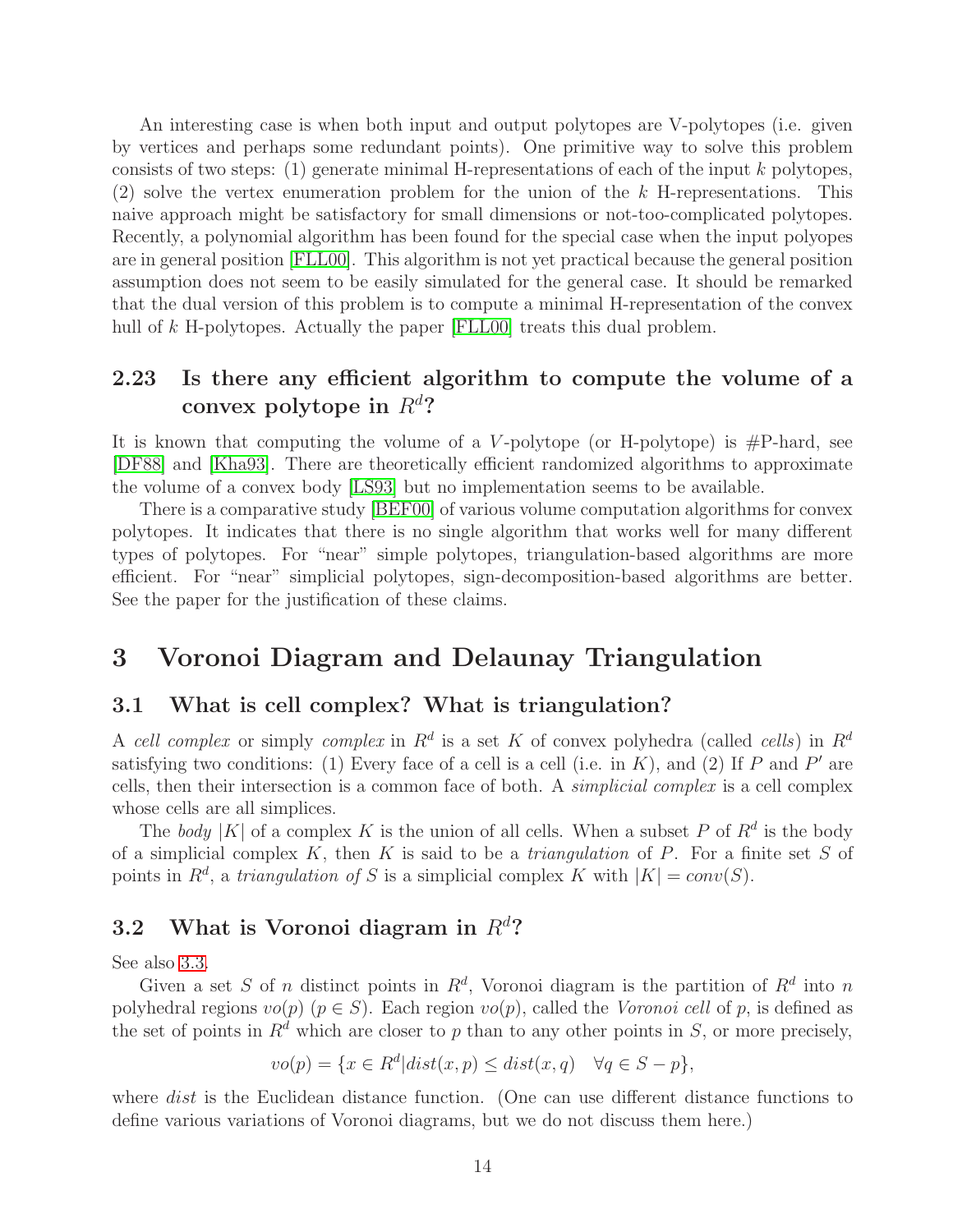

The set of all Voronoi cells and their faces forms a cell complex. The vertices of this complex are called the *Voronoi vertices*, and the extreme rays (i.e. unbounded edges) are the *Voronoi rays.* For each point  $v \in R^d$ , the *nearest neighbor set*  $nb(S, v)$  of v in S is the set of points  $p \in S - v$  which are closest to v in Euclidean distance. Alternatively, one can define a point  $v \in R^d$  to be a *Voronoi vertex* of S if  $nb(S, v)$  is maximal over all nearest neighbor sets.

In order to compute the Voronoi diagram, the following construction is very important. For each point p in S, consider the hyperplane tangent to the paraboloid in  $R^{d+1}$  at p:  $x_{d+1}$  =  $x_1^2 + \cdots + x_d^2$ . This hyperplane is represented by  $h(p)$ :

$$
\sum_{j=1}^{d} p_j^2 - \sum_{j=1}^{d} 2p_j x_j + x_{d+1} = 0.
$$

By replacing the equality with inequality  $\geq$  above for each point p, we obtain the system of n inequalities, which we denote by  $b - Ax \geq 0$ . The polyhedron P in  $R^{d+1}$  of all solutions  $x$  to the system of inequalities is a lifting of the Voronoi diagram to one higher dimensional space. In other words, by projecting the polyhedron  $P$  onto the original  $R<sup>d</sup>$  space, we obtain the Voronoi diagram in the sense that the projection of each facet of P associated with  $p \in S$ is exactly the voronoi cell  $vo(p)$ . The vertices and the extreme rays of P project exactly to the Voronoi vertices and the rays, respectively.



## <span id="page-14-0"></span>3.3 What is the Delaunay triangulation in  $R<sup>d</sup>$ ?

See also [3.2,](#page-13-3) [3.1.](#page-13-2)

Let S be a set of n points in  $R^d$ . The convex hull  $conv(nb(S, v))$  of the nearest neighbor set of a Voronoi vertex  $v$  is called the Delaunay cell of  $v$ . The Delaunay complex (or triangulation) of S is a partition of the convex hull  $conv(S)$  into the Delaunay cells of Voronoi vertices together with their faces.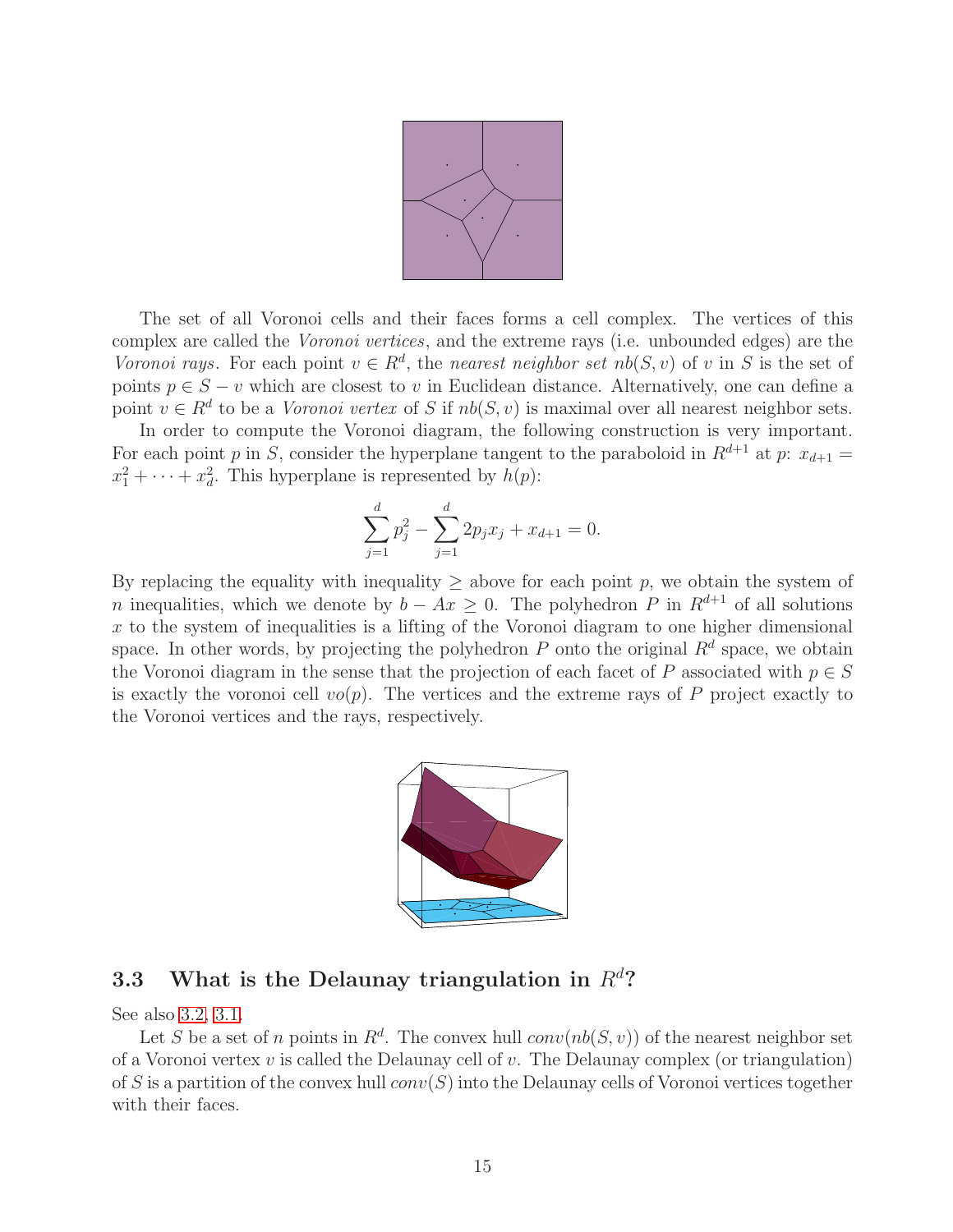

The Delaunay complex is not in general a triangulation but becomes a triangulation when the input points are in *general position* (or *nondegenerate*), i.e. no  $d+2$  points are cospherical or equivalently there is no point  $c \in \mathbb{R}^d$  whose nearest neighbor set has more than  $d+1$ elements.

The Delaunay complex is dual to the Voronoi diagram [3.2](#page-13-3) in the sense that there is a natural bijection between the two complexes which reverses the face inclusions.

There is a direct way to represent the Delaunay complex, just like the Voronoi diagram [3.2.](#page-13-3) In fact, it uses the same paraboloid in  $R^{d+1}$ :  $x_{d+1} = x_1^2 + \cdots + x_d^2$ . Let  $f(x) = x_1^2 + \cdots + x_d^2$ , and let  $\tilde{p} = (p, f(x)) \in R^{d+1}$  for  $p \in S$ . Then the so-called lower hull of the lifted points  $\tilde{S} := \{\tilde{p} : p \in S\}$  represents the Delaunay complex. More precisely, let

$$
P = conv(\tilde{S}) + nonneg(e^{d+1})
$$

where  $e^{d+1}$  is the unit vector in  $R^{d+1}$  whose last component is 1. Thus P is the unbounded convex polyhedron consisting of  $conv(\tilde{S})$  and any nonnegative shifts by the "upper" direction r. The nontrivial claim is that the the boundary complex of  $P$  projects to the Delaunay complex: any facet of  $P$  which is not parallel to the vertical direction  $r$  is a Delaunay cell once its last coordinate is ignored, and any Delaunay cell is represented this way.

#### <span id="page-15-0"></span>3.4 Computing the Delaunay complex and the Voronoi diagram. What does it mean and how to do it with available software?

Let S be a given set of n points in  $\mathbb{R}^d$ . Computing the Voronoi diagram normally means to generate the set  $Vo(S)$  of Voronoi vertices, and computing the Delaunay complex is essentially the same thing. Once the Voronoi vertices are generated, the nearest neighbor sets  $nb(S, v)$  for all Voronoi vertices  $v$  can be easily computed, and in fact most of the algorithms for generating the Voronoi vertices computes the nearest neighbor sets as well at the same time.

The complexity of computing the Voronoi diagram is not well understood in general. For example, there is no known algorithm that runs polynomial in the size of input and output. For the much easier nondegenerate case, there is an algorithm, known as the reverse search algorithm, which runs in time  $O(nd|Vo(S)|)$ . When the dimension is fixed (in particular  $d = 2$ , one can analyse complexities of various-type algorithms in terms of the input size. In the plane, there are  $O(n \log n)$  algorithms that is optimal, and for fixed d there is an incremental  $O(n^{\lceil d/2 \rceil})$  algorithm, see [\[Ge97,](#page-27-0) Chapter 20].

How large is the number  $-Vo(S)$ — of output? The tight upper bound was given in [\[Sei91\]](#page-29-4) which is  $O(n^{\lfloor (d+1)/2 \rfloor})$ . While this bound may be a far over-estimate of expected behavior, the number of output typically grows exponentially in  $n$  and  $d$ , and thus the computation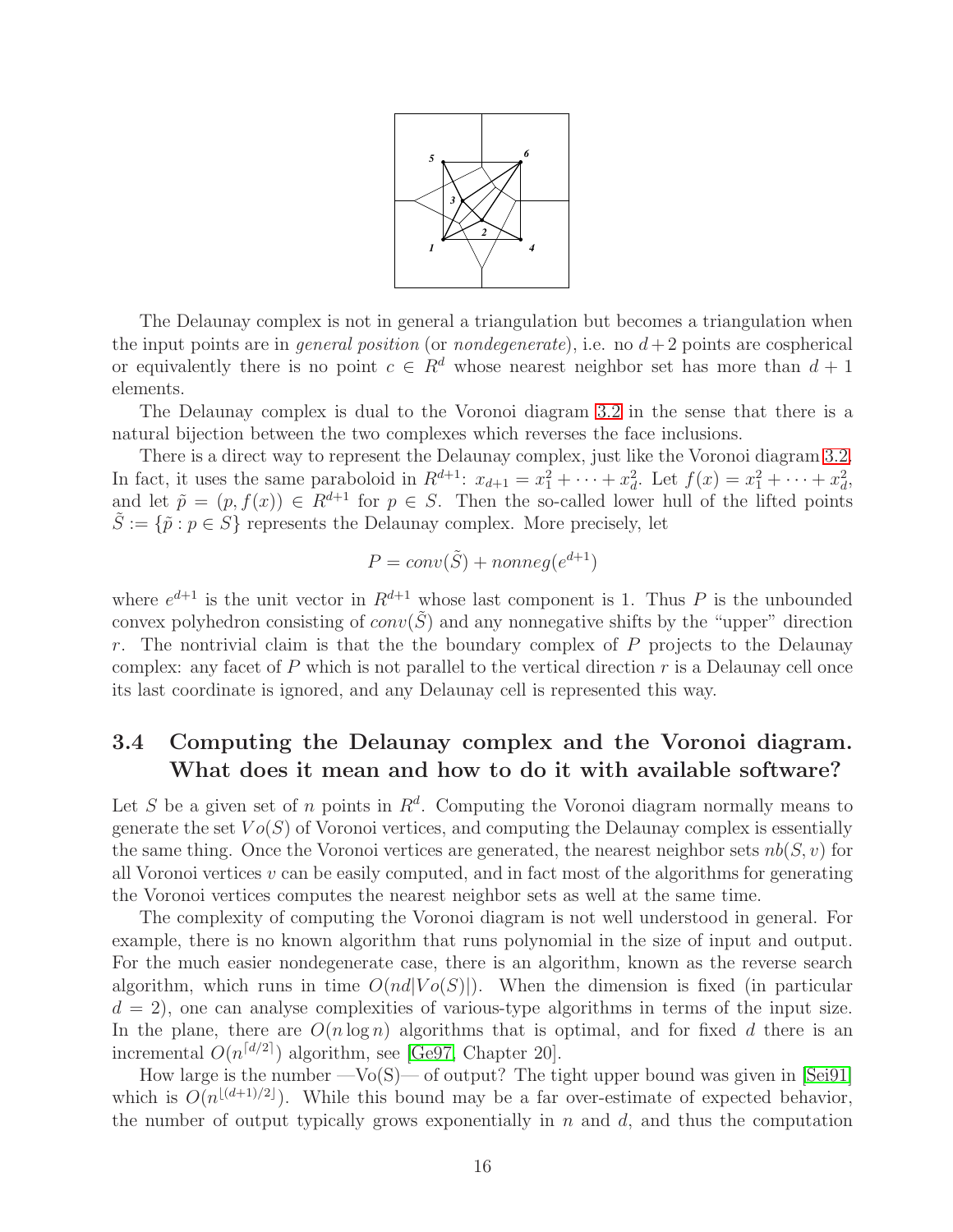itself is expected to be heavy. Therefore, one must take a caution to do the Delaunay/Voronoi computation. In fact,

I know quite a few people who tried to use Voronoi diagram computation codes in order to accomplish a much simpler task.

It is not only a waste of time and computer resources, but it often leads to a prohibitively hard computation, while an appropriate use of mathematical techniques resolves the problem instantly.

For example, the following computations are much simpler and should be solved via linear programming techniques in Section [4:](#page-24-1)

- For given two points  $p$  and  $q$  in  $S$ , check whether their Voronoi cells are adjacent in the Voronoi diagram, see [3.5.](#page-19-0)
- For any given point  $c \in \mathbb{R}^d$ , find a Delaunay cell containing c, see [3.7.](#page-22-0)

The most natural way to compute the Voronoi diagram is by computing the vertices and the extreme rays of the polyhedron in  $R^{d+1}$  given in [3.2.](#page-13-3) By ignoring the last component of each vertices we obtain the Voronoi vertices.

#### <span id="page-16-0"></span>3.4.1 Sample session with cdd+

Consider a simple two dimensional case:  $d = 2$ ,  $n = 6$  and  $S = \{(0,0), (2, 1), (1, 2), (4, 0), (0, 4), (4, 4)\}.$ In principle the session below will work in any  $d$  and  $n$ , although the computation time depends heavily on the size.

The first step is to write down the system of linear inequalities in  $(d+1)$  variables as explained in [3.2:](#page-13-3) for each  $p \in S$ ,

$$
\sum_{j=1}^{d} p_j^2 - \sum_{j=1}^{d} 2p_j x_j + x_{d+1} \ge 0.
$$

For our example, we have:

 $+x_3 \ge 0$  $-4x_1$   $-2x_2$   $+x_3 \ge 0$  $-2x_1$   $-4x_2$   $+x_3 \ge 0$  $-8x_1$  +x<sub>3</sub> ≥ 0  $-8x_2 +x_3 \ge 0$  $-8x_1$   $-8x_2$   $+x_3 \ge 0$ 

We denote by P the polyhedron of all solutions  $x \in \mathbb{R}^d$  satisfying the inequalities above. Now we prepare an input file of cdd+. The file must be in polyhedra format and for the system above, it is rather straightforward since it essentially codes the coefficients of the system.

```
* filename: vtest_vo.ine
H-representation
begin
6 4 integer
 0 0 0 1
 5 -4 -2 1
```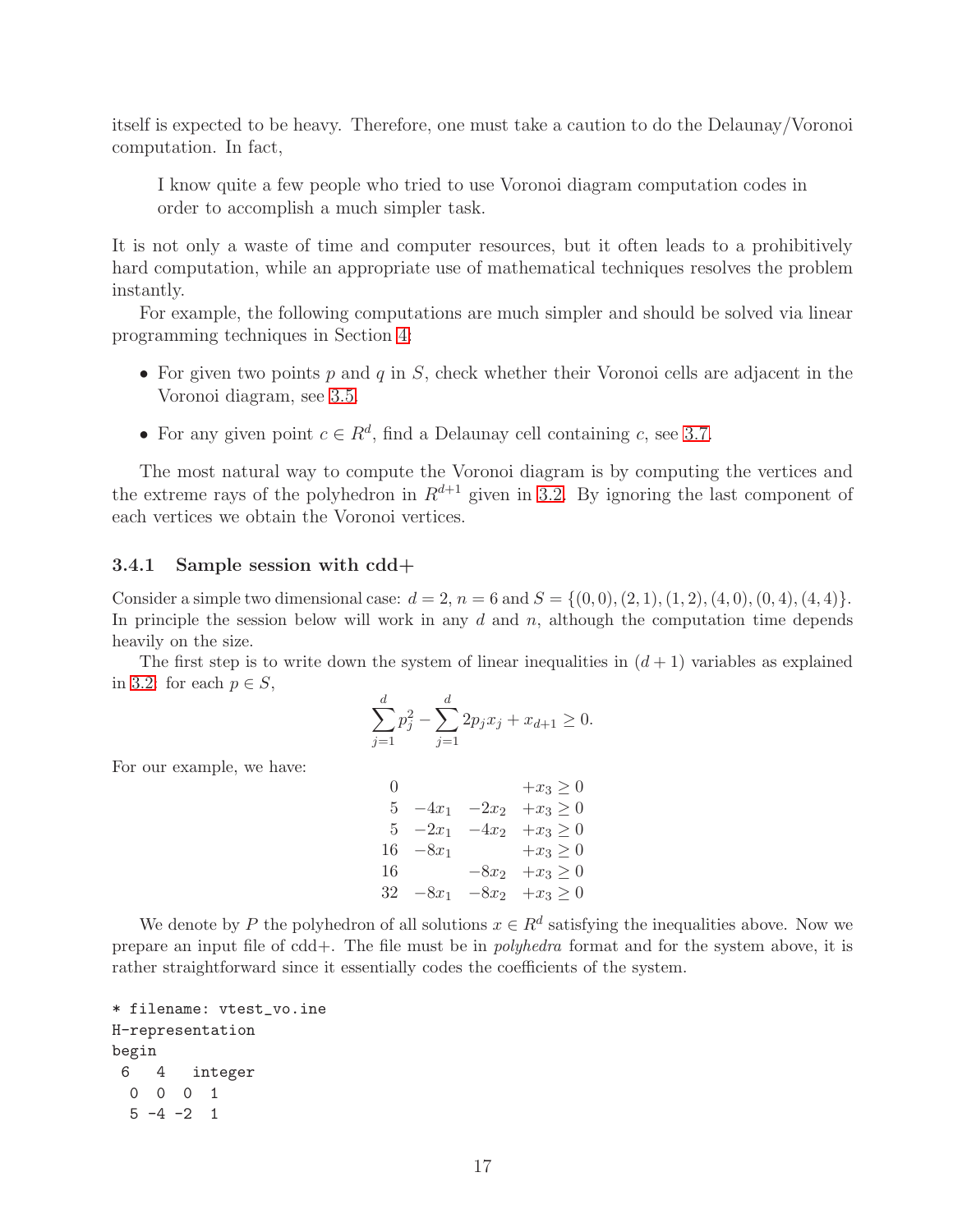$5 -2 -4 1$ 16 -8 0 1 16 0 -8 1 32 -8 -8 1 end incidence input\_adjacency

The last two lines "incidence" and "input adjacency" are options for cdd+. They are not necessary for listing the vertices of the polyhedron, but but can be used to generate the nearest neighbor sets and the adjacency of Voronoi cells.

Now, by running cdd+ with commands:

% cddr+ vtest.ine

or

```
% cddf+ vtest.ine
```
we obtain three files: vtest\_vo.ext (all extreme points and rays), vtest\_vo.iad (adjacency of facet inequalities) and vtest vo.ecd (incidence of extreme points/rays and inequalities). Note that cddr+ runs in rational (exact) arithmetic and cddf+ runs in floating-point arithmetic. cddf+ runs much faster than cddr+ but it may not give a correct answer.

The file vtest vo.ext would be something like the following:

```
*FINAL RESULT:
*Number of Vertices =6, Rays =4
begin
10 4 rational
 0 -1 0 01 -3/2 2 01 5/6 5/6 0
 1 2 -3/2 00 0 -1 01 27/10 27/10 56/5
 1 15/4 2 14
 0 1 0 8
 0 0 1 8
 1 2 15/4 14
end
hull
```
The output contains all the vertices and extreme rays of the (unbounded) polyhedron  $P$  in  $R^3$ . Namely each row starting with "1" represents a vertex. So the second row

 $1 -3/2 2 0$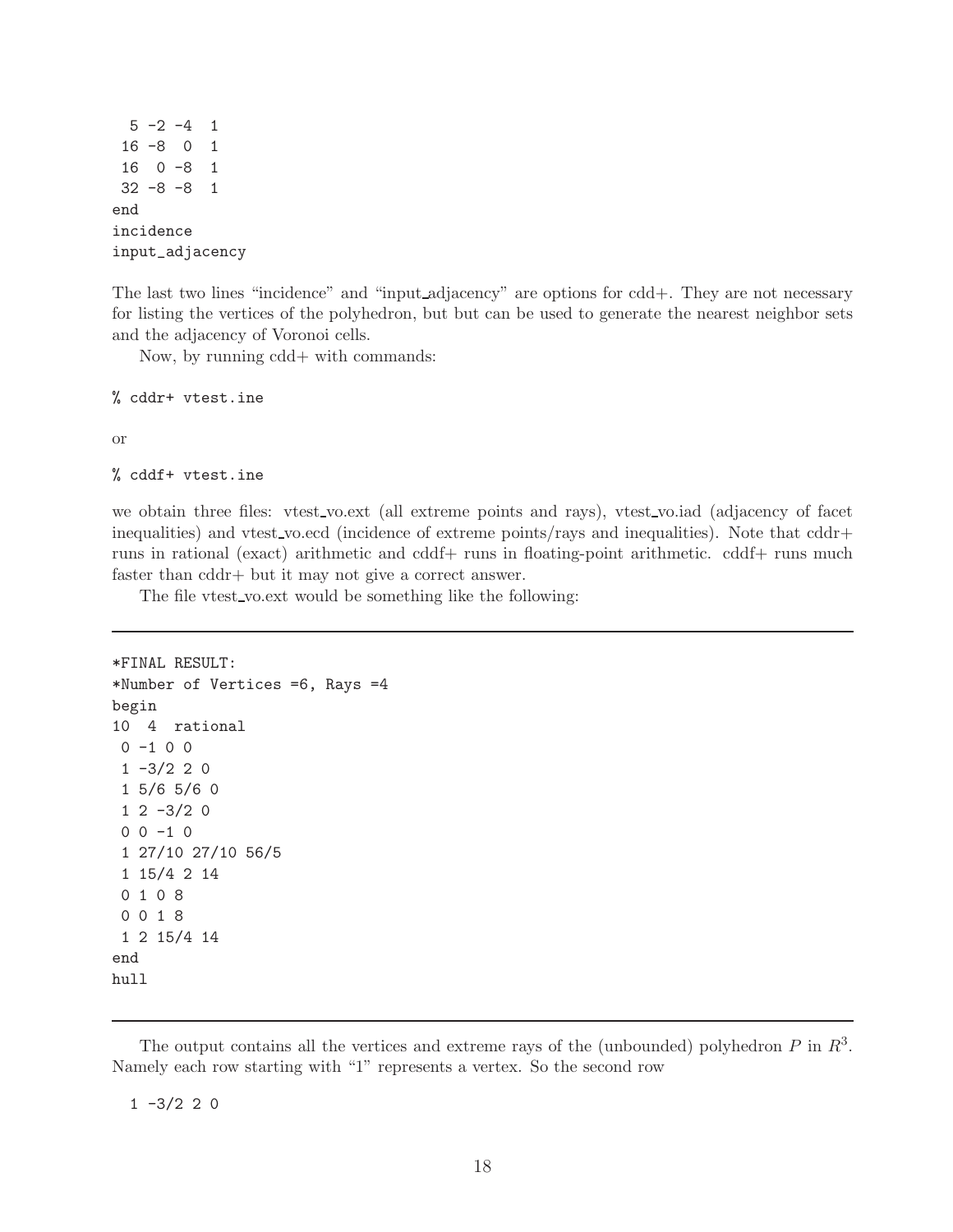represents the vertex  $(-3/2, 2, 0)$ . Each row starting with "0" represents an extreme ray, e.g. the first row

 $0 -1 0 0$ 

represents the ray  $(-1, 0, 0)$ .

By ignoring the last components, we obtain the set of six Voronoi vertices  $(-3/2, 2)$ ,  $(5/6, 5/6)$ ,  $(2, -3/2)$ ,  $(27/10, 27/10)$ ,  $(15/4, 2)$  and  $(2, 15/4)$  and four Voronoi rays  $(-1, 0)$ ,  $(0, -1)$ ,  $(1, 0)$  and  $(0, 1).$ 

With the option "incidence, cdd+ outputs vtest\_vo.ecd file:

begin

Each row corresponds to the same row in vtest vo.ine file. For example, the second data

#### 3 : 1 3 5

says the second data in vtest vo.ine file:

 $1 -3/2 2 0$ 

is a voronoi vertex whose nearest neighbor set is  $\{p^1, p^3, p^5\}$ . Also, this set corresponds to a Delaunay cell. Similarly, the first row

3 : 1 5 7

indicates the ray (the first output in vtest vo.ine file)

 $0 -1 0 0$ 

is determined by 1, 5 and 7th halfspaces. The 7th halfspace is an artificial one corresponding to the infinity. So this ray is determined by the input points 1 and 5 and going to infinity.

Thus, the index sets (triples, in this case) not containing the infinity 7 determine all Delaunay cells, and those containing 7 correspond to the Voronoi rays.

Finally, look at the vtest vo.iad file: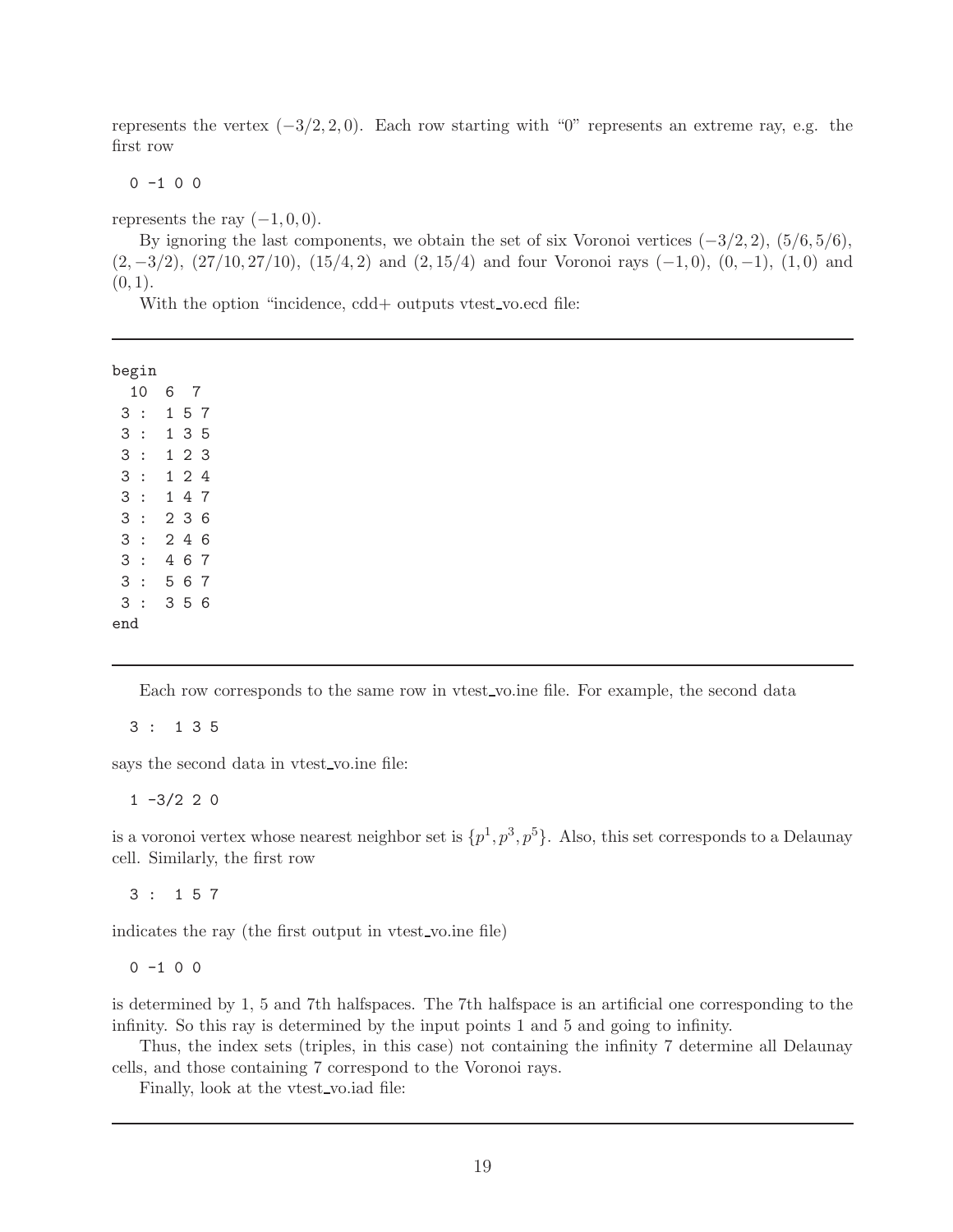This file contains the graph structure of the Delaunay complex and equivalently the adjacency of Voronoi cells in the Voronoi diagram.



The first line in this file:

#### 1 5 : 2 3 4 5 7

says the point  $p^1$  is adjacent to 5 neighbors  $p^2$ ,  $p^3$ ,  $p^4$ ,  $p^5$  and  $p^7$ . Here, the point  $p^7$  is the artificial infinity point which is considered adjacent to any input point whose Voronoi cell is unbounded.

As we remarked before, this graph information can be computed much more efficiently by linear programming. See [3.5.](#page-19-0)

#### <span id="page-19-0"></span>3.5 Is it possible to compute only the adjacencies of Voronoi cells in the Voronoi diagram efficiently?

Yes, it can be done very efficiently by linear programming (LP), and very importantly this can be done for very large scale problems, with practically no bounds on the size with an efficient LP solver.

The method is simple. The lifting technique we described in [3.2](#page-13-3) immediately gives the idea. Recall that the Voronoi diagram of a set S of n points in  $\mathbb{R}^d$  is the projection of the following  $(d+1)$ -polyhedron to  $R^d$  space of the first d components.

$$
P = \{x \in R^{d+1} \mid \sum_{j=1}^{d} p_j^2 - \sum_{j=1}^{d} 2p_j x_j + x_{d+1} \ge 0 \quad \forall p \in S\}.
$$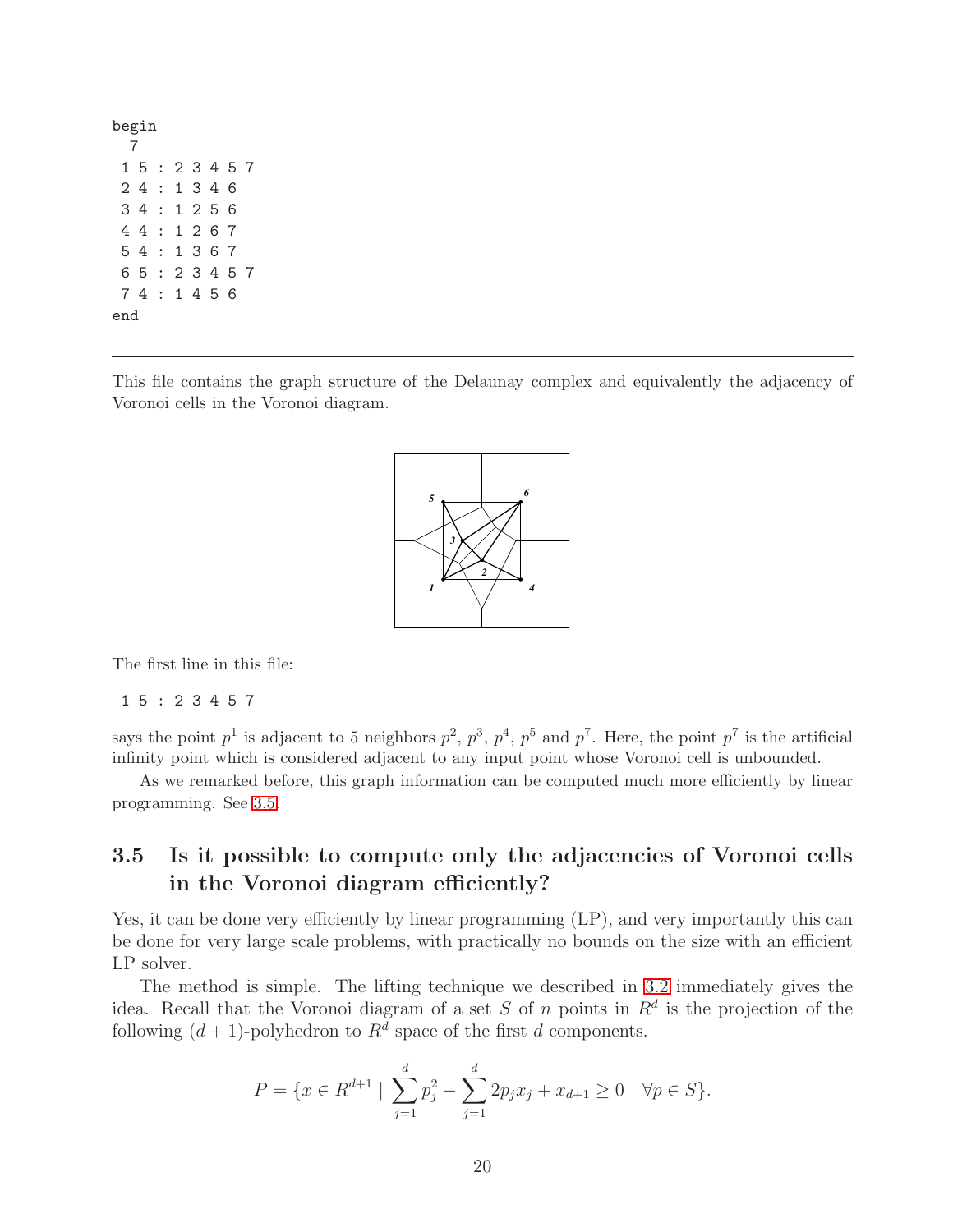For simplicity, denote it as

$$
P = \{ x \in R^{d+1} \mid b - Ax \ge 0 \},\
$$

where A is a given  $n \times (d+1)$  matrix and b is a n-vector. Now for each  $i = 1, \ldots, n$ , consider the *i*th facet  $F_i$  of  $P$ :

$$
F_i = \{ x \in R^{d+1} \mid b - A \mid x \ge 0 \text{ and } b_i - A_i \mid x \le 0 \},\tag{7}
$$

Two facets  $F_i$  and  $F_j$  are called *adjacent* if the intersection  $F_i \cap F_j$  is a facet of both, i.e. has dimension  $d-2$ . An equivalent definition is: they are *adjacent* if (\*) the facet  $F_i$  becomes larger once the facet  $F_j$  is removed from the polyhedron, i.e. the *j*th inequality is removed from the system  $b - A x \geq 0$ .

It is easy to see that two Voronoi cells  $vo(p^i)$  and  $vo(p^j)$  are adjacent if and only if the corresponding facets  $F_i$  and  $F_j$  are adjacent in the polyhedron P. Now, we formulate the following LP for any distinct  $i, j = 1, 2, \ldots, n$ :

<span id="page-20-1"></span>minimize 
$$
f(x) := b_j - A_j x
$$
  
\nsubject to  $b' - A x \ge 0$   
\n $b_i - A_i x \le 0$ , (8)

where b' is equal to b except for jth component  $b'_j = b_j + 1$ . The new inequality system  $b' - A x \geq 0$  is simply a modification of the original system obtained by relaxing the jth inequality a little bit. An important remark is, by definition  $(*), F_i$  and  $F_i$  are adjacent if and only if the objective value  $f(x)$  is negative at an optimum solution. Thus we formulated the Voronoi adjacency computation as an LP problem.

How much do we gain by using LP for the adjacency computation, instead of computing the whole Voronoi diagram? A lot. It is hard to exaggerate this, because the LP [\(8\)](#page-20-1) (in fact any LP) is solvable in polynomial time, whereas the associated Voronoi computation is exponential in  $d$  and  $n$ . Using the standard simplex method, the time complexity of solving an LP is not polynomial, but the practical complexity is roughly  $O(nd^3)$ .

#### <span id="page-20-0"></span>3.5.1 Sample session with cdd+

With cdd+, a setup for computing the adjacency of Voronoi cells is quite simple. Consider the same example [3.4.1.](#page-16-0) For each input point  $i = 1, 2, 3, 4, 5, 6$ , we write the inequality system for the facet  $F_i$ :

$$
b - Ax \ge 0
$$
 and  

$$
b_i - A_i x \le 0,
$$

instead of writing the relaxed inequality  $(8)$ . For example, for  $i = 4$ , we have

```
H-representation
begin
7 4 real
 0 0 0 1
 5 -4 -2 1
```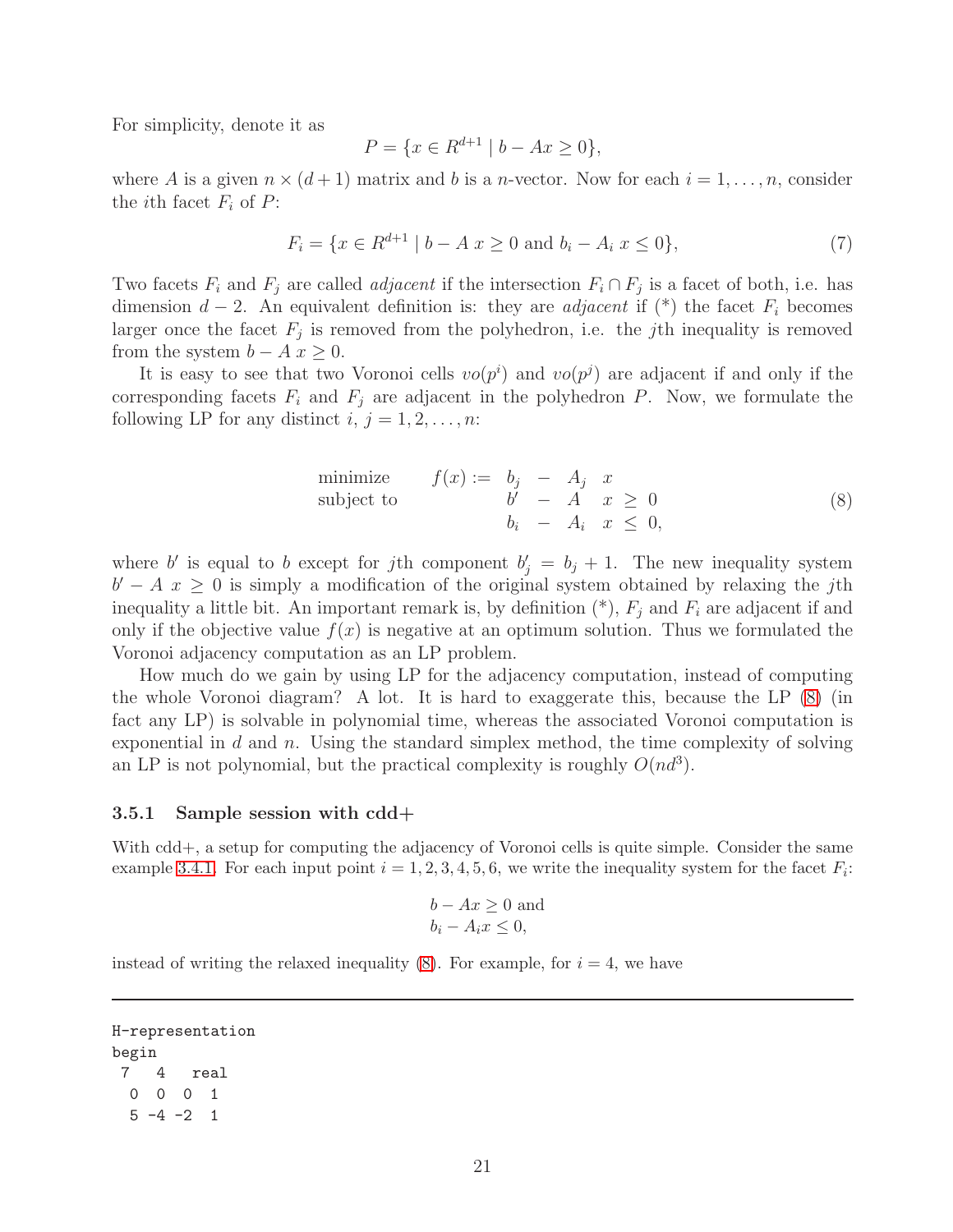```
5 -2 -4 116 -8 0 1
16 0 -8 1
32 -8 -8 1
-16 8 0 -1 % negative of 4th inequality
end
facet_listing
```
The last inequality is the negative of the forth inequality to force the forth inequality to be equality.

The code cdd+ has an option called "facet\_listing". If we apply this option to the facet  $F_4$ , then cdd+ will check which of the given inequalities is redundant or not (essential), by soving the associated LP's  $(8)$  for each inequality j. As we discussed in [3.5,](#page-19-0) each inequality for  $F_4$ , except for the 4th and the 7th one,

The program cdd+ will output a file:

\*Facet listing is chosen. \* 'e' means essential and 'r' means redundant. begin 1 e: 2 7 1 2 e: 2 7 1 3 r: 2 7 6 4 e: 4 2 6 5 r: 7 2 6 6 e: 7 2 6 7 e: 7 2 6 end

We simply ignore the 4th and the 7th row, and also the lists of numbers after colons. Then we can consider the set  $\{1, 2, 6\}$  of essential constraints as the set of indices of Voronoi cells adjacent to the 4th cell. Of course, this adjacency coincides with the adjacency of input points in the Delaunay triangulation. See the figure below.



## <span id="page-21-0"></span>3.6 Is it possible to compute only the edges of the Delaunay complex (triangulation) ?

This is essentially the same question as computing the adjacencies of Voronoi cells, see [3.5.](#page-19-0)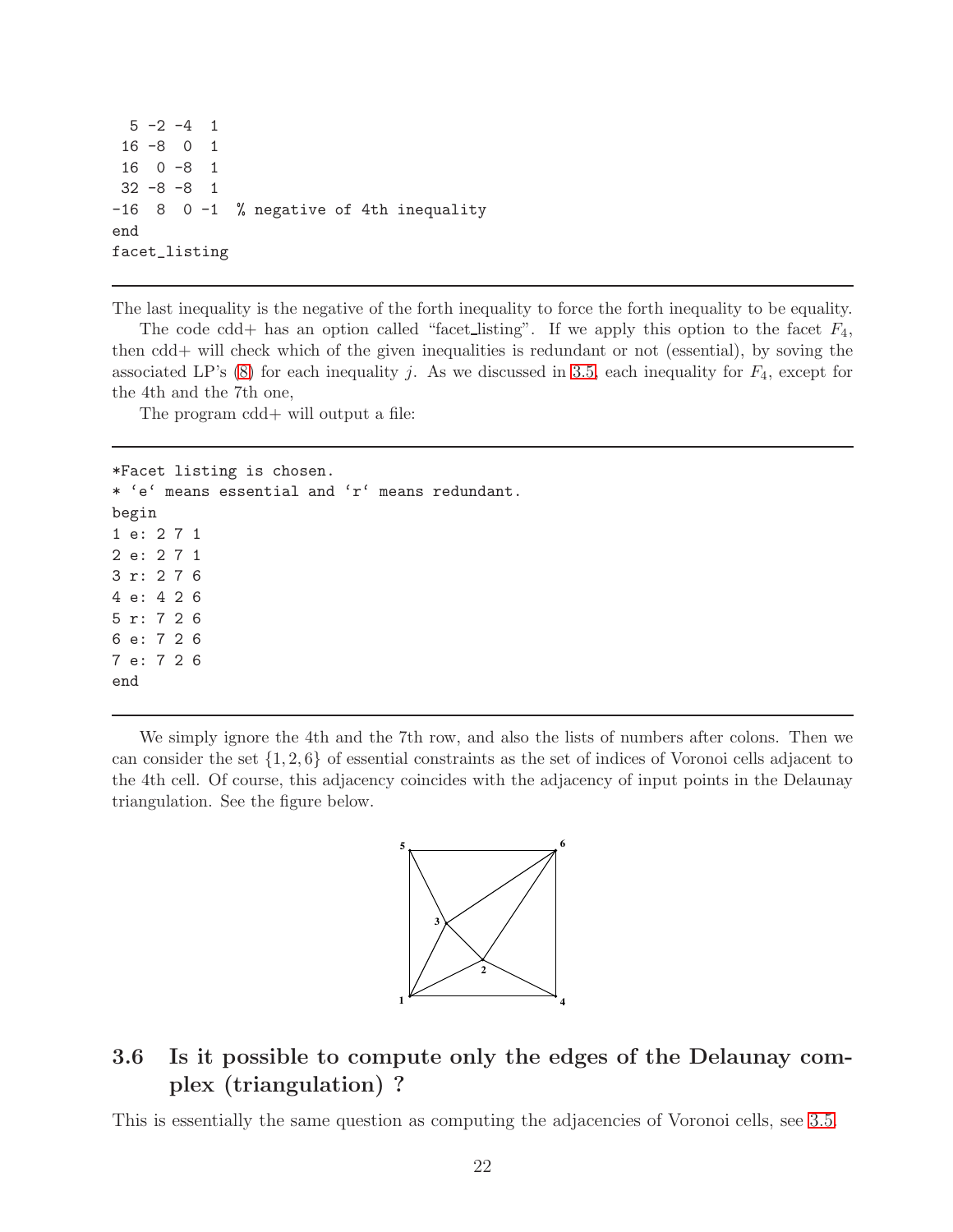## <span id="page-22-0"></span>3.7 Is it possible to determine the Delaunay cell containing a given point efficiently?

Yes, it is possible to find the nearest point set associated with the Delaunay cell containing a given point  $c \in \mathbb{R}^d$ . As we discussed in Section [3.3,](#page-14-0) the Delaunay complex can be represented by the convex hull of appropriately lifted points in  $R^{d+1}$ , and the non-vertical facets coincide with the Delaunay cells once they are projected to the original space. Thus the problem of determining the Delaunay cell containing a given point c can be reduced to finding the first facet of a polyhedron "shoot" by a ray.

To be more precise, let  $f(x) = x_1^2 + \cdots + x_d^2$ , and let  $\tilde{p} = (p, f(x)) \in R^{d+1}$  for  $p \in S$ . Then the lower hull P of the lifted points  $\tilde{S} := \{ \tilde{p} : p \in S \}$ :

$$
P = conv(\tilde{S}) + nonneg(e^{d+1})
$$

represents the Delaunay complex. Here  $e^{d+1}$  is the unit vetor in  $R^{d+1}$  whose last component is 1. For any vector  $\tilde{y} \in R^{d+1}$  and  $y_0 \in R$ , let  $\tilde{y}^T x \ge -y_0$  denote a general inequality of a variable vector  $x \in R^{d+1}$ . For such an inequality to represent a valid inequality of P (see Section [2.2\)](#page-2-2), it must be satisfied by all points in  $S$ :

<span id="page-22-1"></span>
$$
\tilde{y}^T \tilde{p} \ge -y_0, \forall \tilde{p} \in \tilde{S},\tag{9}
$$

and by any points shifted vertically upwards, i.e.

$$
\tilde{y}^T(\tilde{p} + \alpha e^{d+1}) \ge -y_0, \forall \tilde{p} \in \tilde{S}
$$
 and any  $\alpha \ge 0$ .

Under the first inequality [\(9\)](#page-22-1), the last inequality is equivalent to

<span id="page-22-2"></span>
$$
\tilde{y}_{d+1} \ge 0. \tag{10}
$$

Now every Delaunay cell is a projection of a non-vertical facet of P. We are thus looking for an inequality  $\tilde{y}^T x \geq -y_0$  satisfying [\(9\)](#page-22-1), [\(10\)](#page-22-2) and  $y_{d+1} \neq 0$ . By scaling with  $\tilde{y}_{d+1} > 0$ , we may assume  $\tilde{y}_{d+1} = 1$ . For a given point c, let  $\tilde{c} = (c, 0)^T$ , and let  $L(\lambda) = \tilde{c} + \lambda e^{d+1}$ ,  $\lambda \geq 0$ . Determining the Delaunay cell containing c is equivalent to finding the last inequality "hit" by the halfline  $L$ . More precisely, it is to find a non-vertical facet inequality such that the intersecion point of the corresponding hyperplane  $\{x : y^T x = -y_0\}$  and the half line  $L(\lambda), \lambda \geq 0$  is highest possible.

By substituting  $L(\lambda)$  for x in  $y^T x = -y_0$  with  $\tilde{y}_{d+1} = 1$ , we obtain

<span id="page-22-3"></span>
$$
\lambda = -y_0 - y^T c,
$$

where y denotes the vector  $\tilde{y}$  without the last coordinate  $\tilde{y}_{d+1}$ . The LP formulation is therefore:

minimize 
$$
z := y_0 + y^T c
$$
  
subject to  $f(p)+y_0+y^T p \ge 0$  for all  $p \in S$ . (11)

While an optimal solution  $(y_0, y)$  to this LP may not determine any facet in general, the simplex method always returns an optimal basic solution which determines a facet inequality in this case. The Delaunay cell containing  $c$  is the one determined by the set of points in  $S$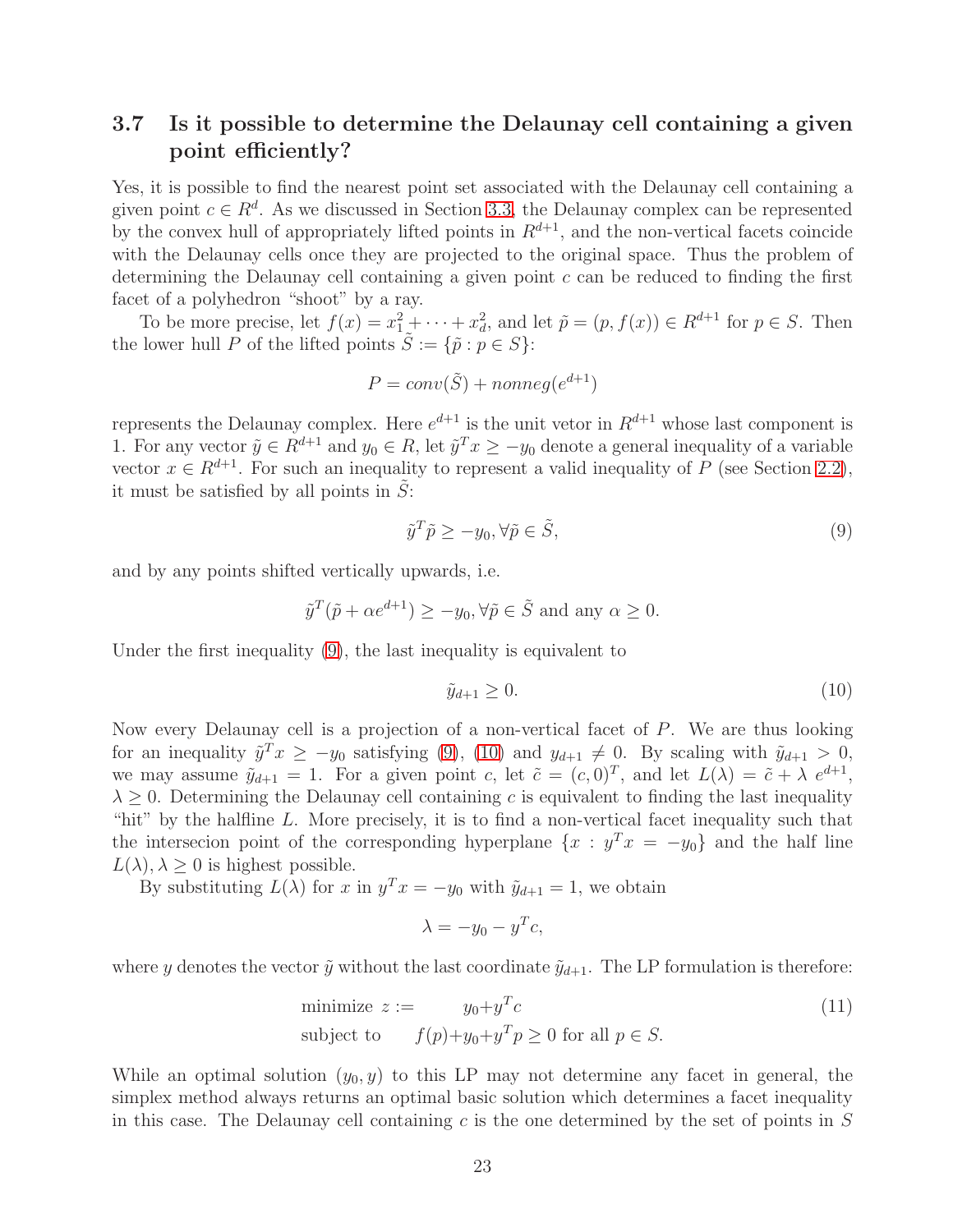whose corresponding inequalities are satisfied by equality at the optimal solution. If the LP solution is not degenerate, the dual variables that are positive at the dual optimal solution coincides with the former set.

It is important to note that the above LP might be unbounded. If it is unbounded, it can be easily shown that c is not in any Delaunay cell, i.e., not in the convex hull of  $S$ . A certificate of unboundedness actually induces a hyperplane strongly separating c from  $S$ . (why?)

#### <span id="page-23-0"></span>3.7.1 Sample session with cdd+

With cdd+ and any reasonable LP code, the only necessary step should be to prepare the LP file for determination of the Delaunay cell containing a given point  $c \in \mathbb{R}^d$ . Consider the same example [3.4.1.](#page-16-0)

For a given point  $c = (3, 2)$ , the LP [\(11\)](#page-22-3) file for cdd+ is

```
H-representation
begin
 6 4 rational
 0 1 0 0
 5 1 2 1
 5 1 1 2
16 1 4 0
16 1 0 4
32 1 4 4
end
minimize
 0 1 3 2
```
The solution by cddr+ is:

```
*LP status: a dual pair (x, y) of optimal solutions found.
begin
 primal_solution
  1 : 14
  2 : -15/23 : -4dual_solution
  4 : -1/82 : -1/26 : -3/8optimal_value : -33/2
end
```
Therefore, the facet inequality is  $14 - 15/2x_1 - 4x_2 \ge 0$ , and the dual solution indicate that the points  $p^2, p^4, p^6$  determine the Delaunay cell which contains  $(3, 2)$ .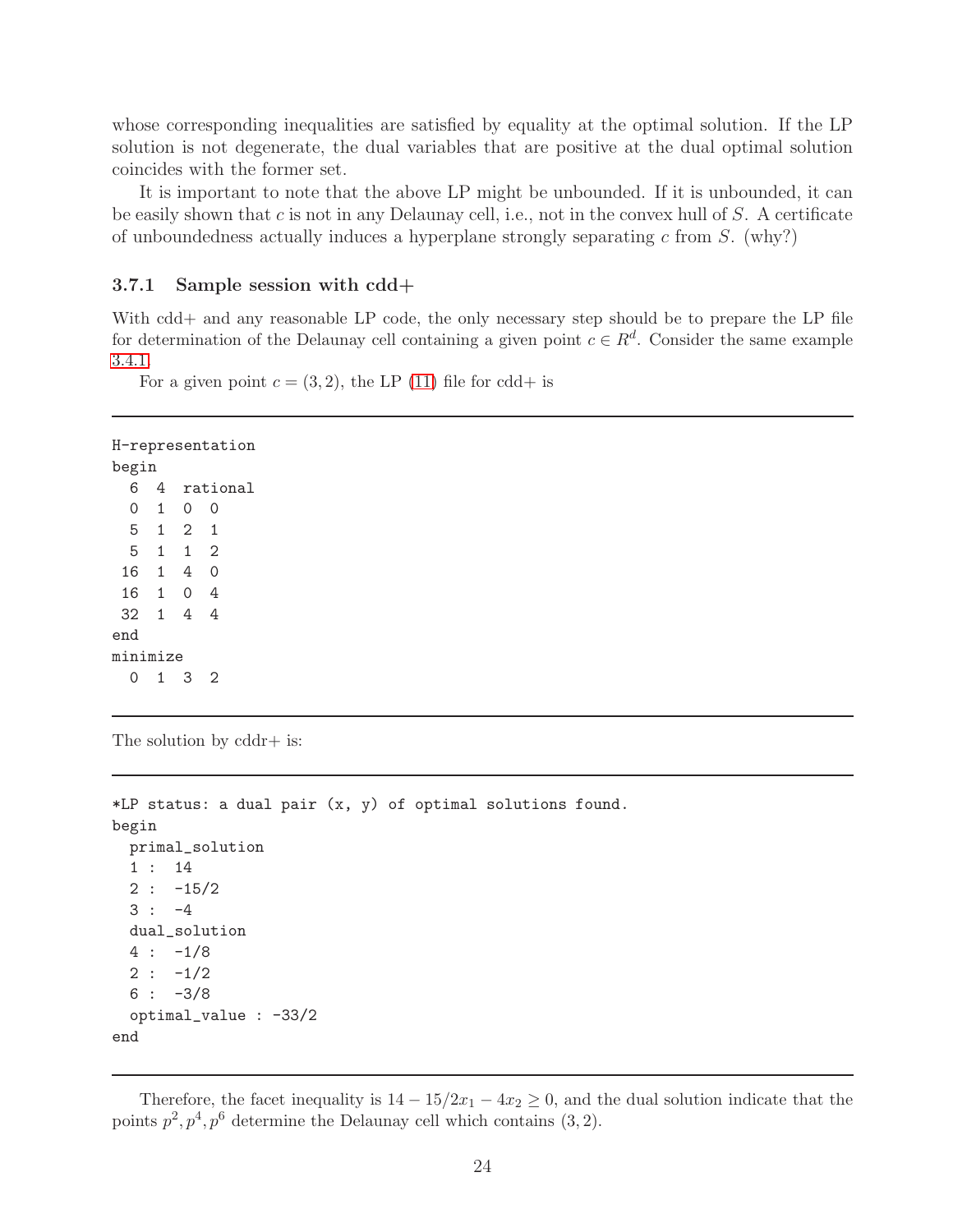## <span id="page-24-0"></span>3.8 What is the best upper bound of the numbers of simplices in the Delaunay triangulation?

<span id="page-24-1"></span>See [3.4.](#page-15-0)

# <span id="page-24-2"></span>4 Linear Programming

#### 4.1 What is LP?

A linear programming (abbreviated by LP) is to find a maximizer or minimizer of a linear function subject to linear inequality constraints. More precisely,

maximize 
$$
f(x) := \sum_{j=1}^{d} c_j x_j
$$
 (12)

subject to 
$$
\sum_{j=1}^{d} a_{ij} x_j \leq b_i \text{ for all } i = 1, 2, ..., m,
$$
 (13)

where  $A = [a_{ij}]$  is a given rational  $m \times d$  matrix,  $c = [c_j]$  and  $b = [b_i]$  are given rational d- and n-vector. We often write an LP in matrix form:

$$
\text{maximize} \quad f(x) := c^T x \tag{14}
$$

$$
subject to \t\t Ax \leq b. \t\t(15)
$$

Theoretically every rational LP is solvable in polynomial time by both the ellipsoid method of Khachian (see [\[Kha79,](#page-28-9) [Sch86\]](#page-28-10)) various interior point methods (see [\[Kar84,](#page-28-11) [RTV97\]](#page-28-12)). The well-known simplex method of Dantzig (see [\[Dan63,](#page-27-11) [Chv83\]](#page-27-12)) has no known polynomial variants. In practice, very large LPs can be solved efficiently by both the simplex method and interior-point methods. For example, it is very easy on a standard unix station to solve an LP with  $d = 100$  and  $m = 100,000$ , while the vertex enumeration/convex hull computation of the same size is simply intractable. There are many commercial codes and public codes available. See the LP FAQ [\[FG\]](#page-27-13). Two excellent books on LP are Chvatal's textbook [\[Chv83\]](#page-27-12) and Schrijver's "researcher's bible" [\[Sch86\]](#page-28-10).

# <span id="page-24-3"></span>5 Polyhedral Computation Codes

• cddlib, cdd and cdd+  $|Fuk02|$  (C and C++ implementations of the double description method [\[MRTT53\]](#page-28-13)).

Comments: Floating and exact arithmetic. Efficient for highly degenerate cases. The exact version cddr+ is much slower. It can remove redundancies from input data using a built-in LP code. cddlib is a C-library with basic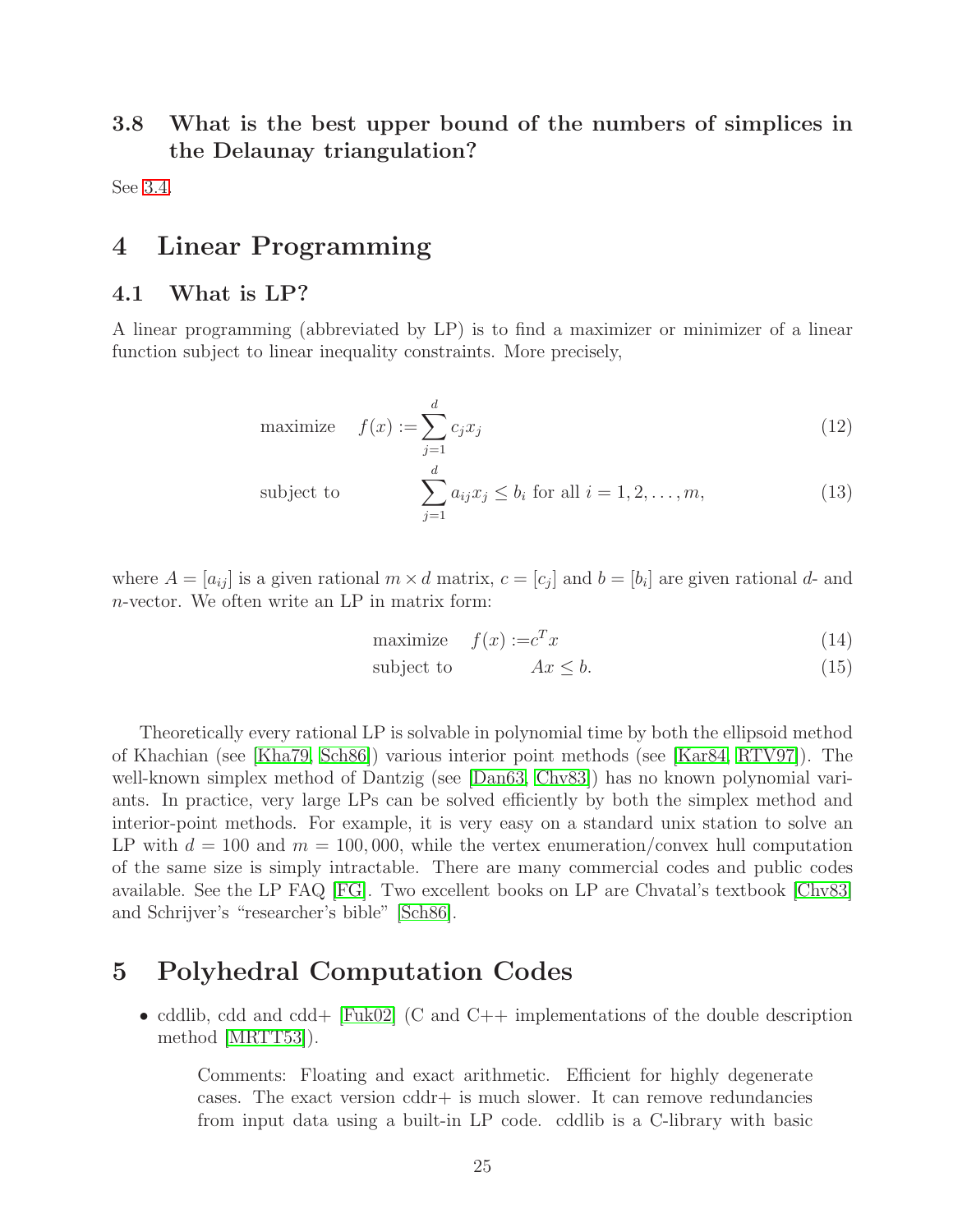polyhedral conversion functions and LP solvers. cddlib can be compiled with both GMP rational (mpq) and floating point arithmetic.

• Irs [\[Avi\]](#page-26-8) (C implementation of the reverse search algorithm [\[AF92\]](#page-26-2)). A parallel version prs has been developed by A. Marzetta, see [\[BMFN96\]](#page-26-9).

Comments: Exact arithmetic only, efficient for nondegenerate cases. Uses a little memory and perhaps the only available code which can deal with problems generating huge output (say, one million vertices/facets).

• pd [\[Mar97\]](#page-28-14) (C implementation of the primal-dual algorithm [\[BFM97\]](#page-26-10)).

Comments: Exact arithmetic only, efficient for dually nondegenerate cases.

• qhull [\[BDH96,](#page-26-11) [BDH03\]](#page-26-12) (C implementation of the beneath-beyond method, see [\[Ede87,](#page-27-15) [Mul94\]](#page-28-4), which is the dual of the dd method).

Comments: Floating arithmetic only but handles numerical problems well. Highly efficient for nondegenerate cases. User can call it as a C-libary.

• porta [\[CL97\]](#page-27-16) (C implementation of the Fourier-Motzkin elimination method [\[Zie94\]](#page-29-0)).

Comments: Efficient for combinatorial (e.g. 0-1) polytopes. Guarantees correct numerical results as long as double precision integer arithmetic does not overflow. It can list all integer solutions in a polytope.

• polymake [\[GJ99\]](#page-28-15) (computational environment for the algorithmic treatment of polytopes and polyhedra).

One can generate convex polytopes and do various computations with convex polyhedra. It uses cdd+/porta/lrs for representation conversions. It is extendable by writing own "rules" to generate new structures/data associated with polyhedra.

• zeRone [Lüb99] (C implementation of the backtrack vertex enumeration algorithm for 0-1 H-polytopes [\[BL98\]](#page-26-13).

Comments: In general, the straightforward backtrack algorithm for the vertex enumeration problem must solve NP-complete decision problems, as it was shown in [\[FLM97\]](#page-27-2). The situation is different for 0-1 polytopes and the problem is strongly polynomially solvable. The code can generate all 0-1 points in a general H-polytope. It relies on the commercial LP solver CPLEX.

- Pointers to many other programs in geometric computations are stored in [\[Ame,](#page-26-14) [Eri\]](#page-27-17).
- For linear programming, one should check the Linear Programming FAQ at [\[FG\]](#page-27-13). It lists both public (open source) and commercial codes.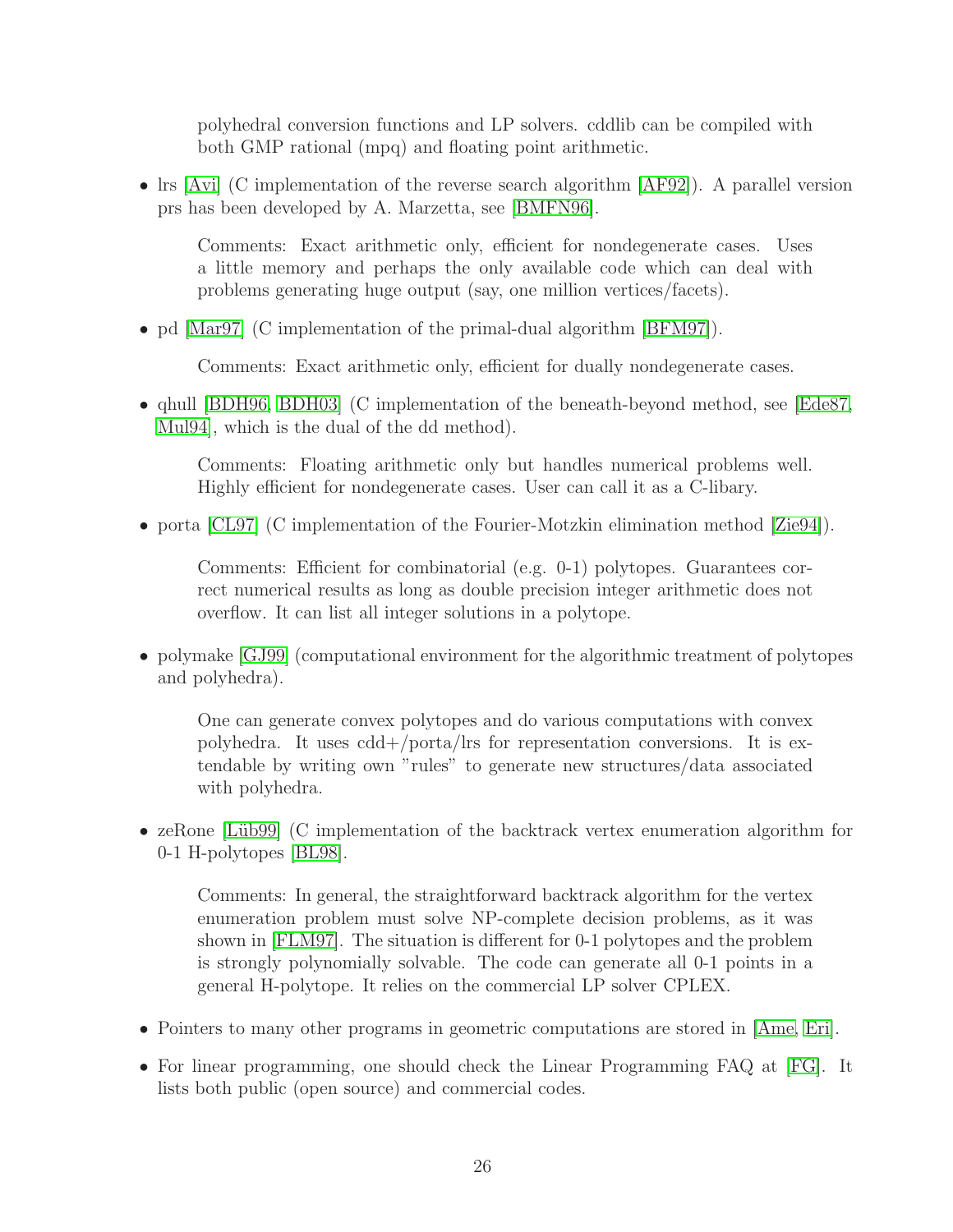# <span id="page-26-0"></span>6 Acknowledgements

The author expresses his sincere thanks to Dr. Vera Rosta who read an earlier version of FAQ carefully, found numerous errors and provided with many helpful suggestions.

# References

- <span id="page-26-4"></span>[ABS97] D. Avis, D. Bremner, and R. Seidel. How good are convex hull algorithms. *Computational Geometry: Theory and Applications*, 7:265–302, 1997.
- <span id="page-26-2"></span>[AF92] D. Avis and K. Fukuda. A pivoting algorithm for convex hulls and vertex enumeration of arrangements and polyhedra. *Discrete Comput. Geom.*, 8:295–313, 1992.
- <span id="page-26-3"></span>[AF96] D. Avis and K. Fukuda. Reverse search for enumeration. *Discrete Applied Mathematics*, 65:21–46, 1996.
- <span id="page-26-14"></span>[Ame] N. Amenta. Directory of computational geometry. [http://www.geom.uiuc.edu/software/cglist/.](http://www.geom.uiuc.edu/software/cglist/)
- <span id="page-26-8"></span>[Avi] D. Avis. *lrs Homepage*. [http://cgm.cs.mcgill.ca/˜avis/C/lrs.html.](http://cgm.cs.mcgill.ca/~{}avis/C/lrs.html)
- <span id="page-26-11"></span>[BDH96] C. Bradford Barber, David P. Dobkin, and Hannu Huhdanpaa. The quickhull algorithm for convex hulls. *ACM Trans. Math. Softw.*, 22(4):469–483, December 1996.
- <span id="page-26-12"></span>[BDH03] C.B. Barber, D.P. Dobkin, and H. Huhdanpaa. *qhull, Version 2003.1*, 2003. program and report available from [http://www.qhull.org/.](http://www.qhull.org/)
- <span id="page-26-7"></span>[BEF00] B. Büeler, A. Enge, and K. Fukuda. Exact volume computation for convex polytopes: A practical study. In G. Kalai and G. M. Ziegler, editors, *Polytopes – Combinatorics and Computation*, DMV-Seminar 29, pages 131–154. Birkhäuser, 2000.
- <span id="page-26-10"></span>[BFM97] D. Bremner, K. Fukuda, and A. Marzetta. Primal-dual methods for vertex and facet enumeration. In *Proc. 13th Annu. ACM Sympos. Comput. Geom.*, pages 49–56, 1997.
- <span id="page-26-13"></span>[BL98] M.R. Bussieck and M.E. Lübbecke. The vertex set of a  $0/1$ -polytope is strongly p-enumerable. *Computational Geometry*, 11:103–109, 1998.
- <span id="page-26-9"></span>[BMFN96] A. Brüngger, A. Marzetta, K. Fukuda, and J. Nievergelt. The parallel search bench zram and its applications. Technical report, ETH Zurich, May 1996.
- <span id="page-26-5"></span>[BMT85] C. Buchta, J. Müller, and R. F. Tichy. Stochastical approximation of convex bodies. *Math. Ann.*, 271(2):225–235, 1985.
- <span id="page-26-6"></span>[BP00] I. Bárány and A. Pór. 0-1 polytopes with many facets. Manuscript, R´enyi Institute of Mathematics, Hungarian Academy of Sciences, 2000. [http://www.renyi.hu/˜barany/.](http://www.renyi.hu/~{}barany/)
- <span id="page-26-1"></span>[CCH53] A. Charnes, W.W. Cooper, and A. Henderson. *An introduction to linear programming*. John Wiley & Sons, Inc., 1953.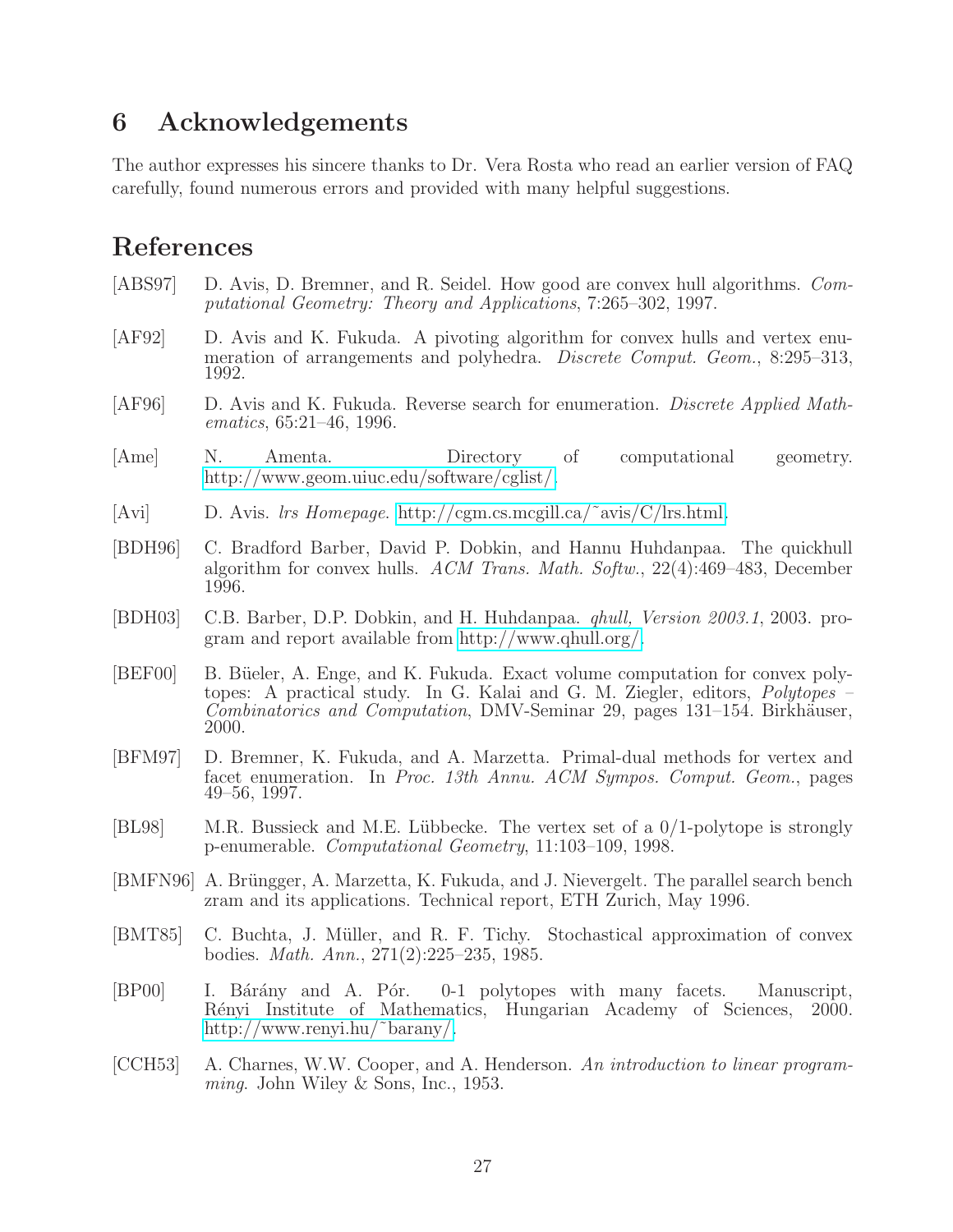- <span id="page-27-4"></span>[Cha93] B. Chazelle. An optimal convex hull algorithm in any fixed dimension. *Discrete Comput. Geom.*, 10:377–409, 1993.
- <span id="page-27-12"></span>[Chv83] V. Chvatal. *Linear Programming*. W.H.Freeman and Company, 1983.
- <span id="page-27-6"></span>[CK70] D.R. Chand and S.S. Kapur. An algorithms for convex polytopes. *J. Assoc. Comput. Mach.*, 17:78–86, 1970.
- <span id="page-27-16"></span>[CL97] T. Christof and A. Löbel. PORTA: Polyhedron representation transformation algorithm (ver. 1.3.1), 1997. [http://www.zib.de/Optimization/Software/Porta/.](http://www.zib.de/Optimization/Software/Porta/)
- <span id="page-27-8"></span>[Cla94] K. L. Clarkson. More output-sensitive geometric algorithms. In *Proc. 35th Annu. IEEE Sympos. Found. Comput. Sci.*, pages 695–702, 1994. [http://cm.bell-labs.com/who/clarkson/pubs.html.](http://cm.bell-labs.com/who/clarkson/pubs.html)
- <span id="page-27-11"></span>[Dan63] G.B. Dantzig. *Linear Programming and Extensions*. Princeton University Press, Princeton, New Jersey, 1963.
- <span id="page-27-10"></span>[DF88] M.E. Dyer and A.M. Frieze. The complexity of computing the volume of a polyhedron. *SIAM J. Comput.*, 17:967–974, 1988.
- <span id="page-27-5"></span>[Dye83] M.E. Dyer. The complexity of vertex enumeration methods. *Math. Oper. Res.*, 8:381–402, 1983.
- <span id="page-27-15"></span>[Ede87] H. Edelsbrunner. *Algorithms in Combinatorial Geometry*. Springer-Verlag, 1987.
- <span id="page-27-17"></span>[Eri] J. Erickson. Computational geometry pages, list of software libraries and codes. http://compgeom.cs.uiuc.edu/~jeffe/compgeom/.
- <span id="page-27-13"></span>[FG] R. Fourer and J.W. Gregory. Linear programming frequently asked questions (LP-FAQ). [http://www-unix.mcs.anl.gov/otc/Guide/faq/linear-programming-faq.html.](http://www-unix.mcs.anl.gov/otc/Guide/faq/linear-programming-faq.html)
- <span id="page-27-9"></span>[FLL00] K. Fukuda, Th. M. Liebling, and C. Lütolf. Extended convex hull. In D. Bremner, editor, *Proceedings of the 12th Canadian Conference on Computational Geometry*, pages 57–63, 2000.
- <span id="page-27-2"></span>[FLM97] K. Fukuda, Th. M. Liebling, and F. Margot. Analysis of backtrack algorithms for listing all vertices and all faces of a convex polyhedron. *Computational Geometry*, 8:1–12, 1997. ps file available from [ftp://ftp.ifor.math.ethz.ch/pub/fukuda/reports/optvert9610.ps.gz.](ftp://ftp.ifor.math.ethz.ch/pub/fukuda/reports/optvert9610.ps.gz)
- <span id="page-27-7"></span>[FO85] R. Freund and J. Orlin. On the complexity of four polyhedral set containment problems. *Math. Programming*, 33:133–145, 1985.
- <span id="page-27-3"></span>[FR94] K. Fukuda and V. Rosta. Combinatorial face enumeration in convex polytopes. *Computational Geometry*, 4:191–198, 1994.
- <span id="page-27-1"></span>[Fuk] K. Fukuda. Komei Fukuda's Homepage, McGill University, Montreal, Canada. [http://www.cs.mcgill.ca/˜fukuda/.](http://www.cs.mcgill.ca/~{}fukuda/)
- <span id="page-27-14"></span>[Fuk02] K. Fukuda. *cdd, cddplus and cddlib homepage*. McGill University, Montreal, Canada, 2002. [http://www.cs.mcgill.ca/˜fukuda/software/cdd](http://www.www.cs.mcgill.ca/~{}fukuda/software/cdd_home/cdd.html) home/cdd.html.
- <span id="page-27-0"></span>[Ge97] J.E. Goodman and J. O'Rourke (eds.). *Handbook of Discrete and Computational Geometry*. CRC Press, 1997.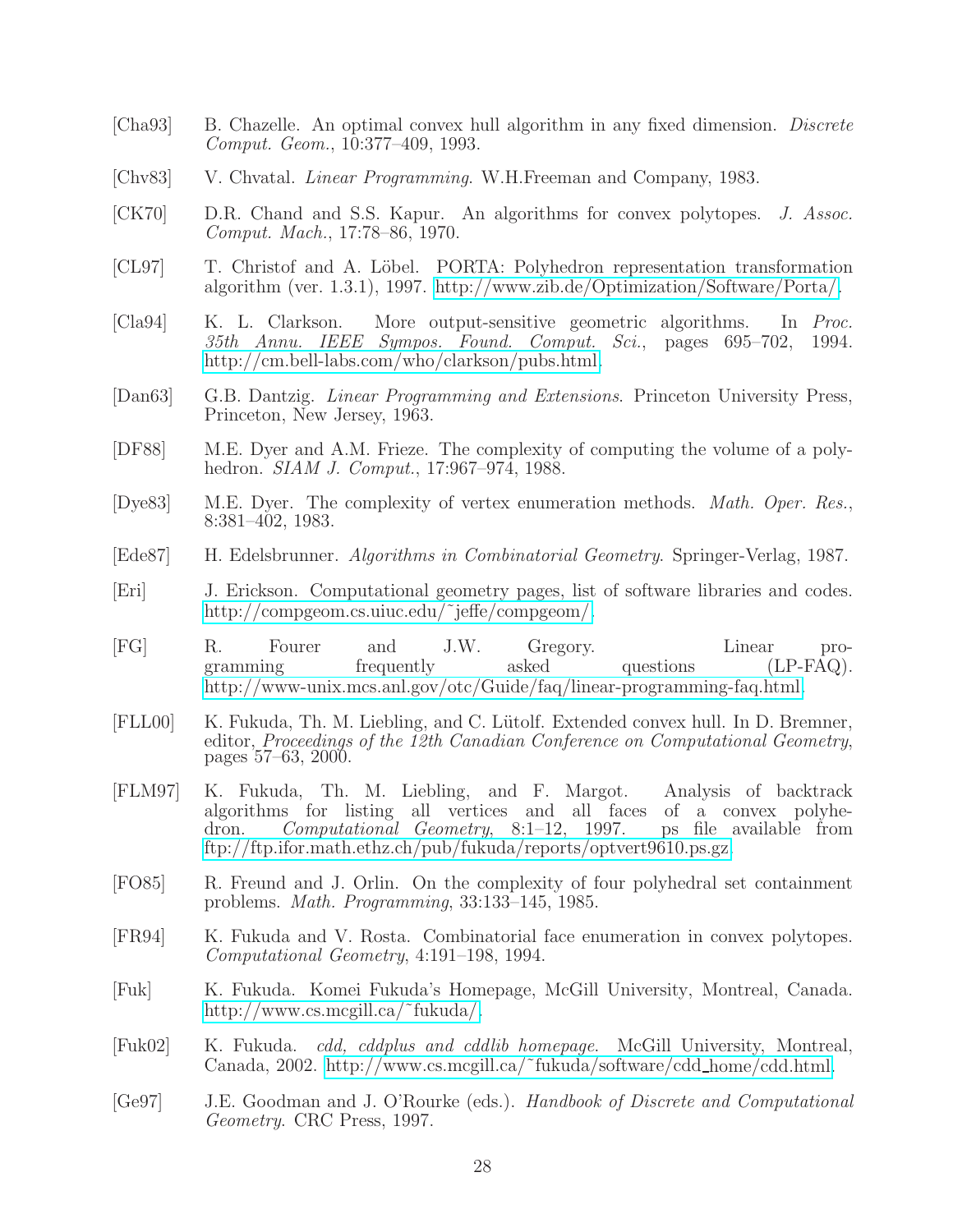- <span id="page-28-15"></span>[GJ99] E. Gawrilow and M. Joswig. Polymake, version 1.3, 1999. http://www.math.tuberlin.de/diskregeom/http://www.math.tu-berlin.de/diskregeom/.
- <span id="page-28-3"></span>[Kal97] G. Kalai. Linear programming, the simplex algorithm and simple polytopes. *Math. Programming*, 79(1-3, Ser. B):217–233, 1997. Lectures on mathematical programming (ismp97) (Lausanne, 1997), ps file available from [http://www.ma.huji.ac.il/˜kalai/papers.html.](http://www.ma.huji.ac.il/~{}kalai/papers.html)
- <span id="page-28-11"></span>[Kar84] N. Karmarkar. A new polynomial-time algorithm for linear programming. *Combinatorica*, 4:373–395, 1984.
- <span id="page-28-9"></span>[Kha79] L.G. Khachiyan. A polynomial algorithm in linear programming. *Dokklady Akademiia Nauk SSSR*, 244:1093–1096, 1979.
- <span id="page-28-7"></span>[Kha93] L.G. Khachiyan. Complexity of polytope volume computation. In J. Pach, editor, *New Trends in Discrete and Computational Geometry*, pages 91–101. Springer Verlag, Berlin, 1993.
- <span id="page-28-8"></span>[LS93] L. Lovasz and M. Simonovits. Random walks in a convex body and an improved volume algorithm. *Random structures & algorithms*, 4:359–412, 1993.
- <span id="page-28-16"></span>[L¨ub99] M.E. L¨ubbecke. zeRone: Vertex enumeration for 0−1 polytopes (ver. 1.8.1), 1999. [http://www.math.tu-bs.de/mo/research/zerone.html.](http://www.math.tu-bs.de/mo/research/zerone.html)
- <span id="page-28-14"></span>[Mar97] A. Marzetta. *pd – C-implementation of the primal-dual algoirithm*, 1997. code available from [http://www.cs.unb.ca/profs/bremner/pd/.](http://www.cs.unb.ca/profs/bremner/pd/)
- <span id="page-28-1"></span>[McM70] P. McMullen. The maximum number of faces of a convex polytope. *Mathematika*, XVII:179–184, 1970.
- <span id="page-28-13"></span>[MRTT53] T.S. Motzkin, H. Raiffa, GL. Thompson, and R.M. Thrall. The double description method. In H.W. Kuhn and A.W.Tucker, editors, *Contributions to theory of games, Vol. 2*. Princeton University Press, Princeton, RI, 1953.
- <span id="page-28-2"></span>[MS71] P. McMullen and G.C. Shephard. *Convex polytopes and the upper bound conjecture*. Cambridge University Press, 1971.
- <span id="page-28-4"></span>[Mul94] K. Mulmuley. *Computational Geometry, An Introduction Through Randamized Algorithms*. Prentice-Hall, 1994.
- <span id="page-28-0"></span>[O'R] J. O'Rourke. comp.graphics.algorithms FAQ. [http://www.faqs.org/.](http://www.faqs.org/)
- <span id="page-28-6"></span>[OSS95] Th. Ottmann, S. Schuierer, and S. Soundaralakshmi. Enumerating extreme points in higher dimensions. In E.W. Mayer and C. Puech, editors, *STACS 95: 12th Annual Symposium on Theoretical Aspects of Computer Science*, Lecture Notes in Computer Science 900, pages 562–570. Springer-Verlag, 1995.
- <span id="page-28-5"></span>[Rot92] G. Rote. Degenerate convex hulls in high dimensions without extra storage. In *Proc. 8th Annu. ACM Sympos. Comput. Geom.*, pages 26–32, 1992.
- <span id="page-28-12"></span>[RTV97] C. Roos, T. Terlaky, and J.-Ph. Vial. *Theory and Algorithms for Linear Optimization: An Interior Point Approach*. John Wiley and Sons, 1997.
- <span id="page-28-10"></span>[Sch86] A. Schrijver. *Theory of Linear and Integer Programming*. John Wiley & Sons, New York, 1986.